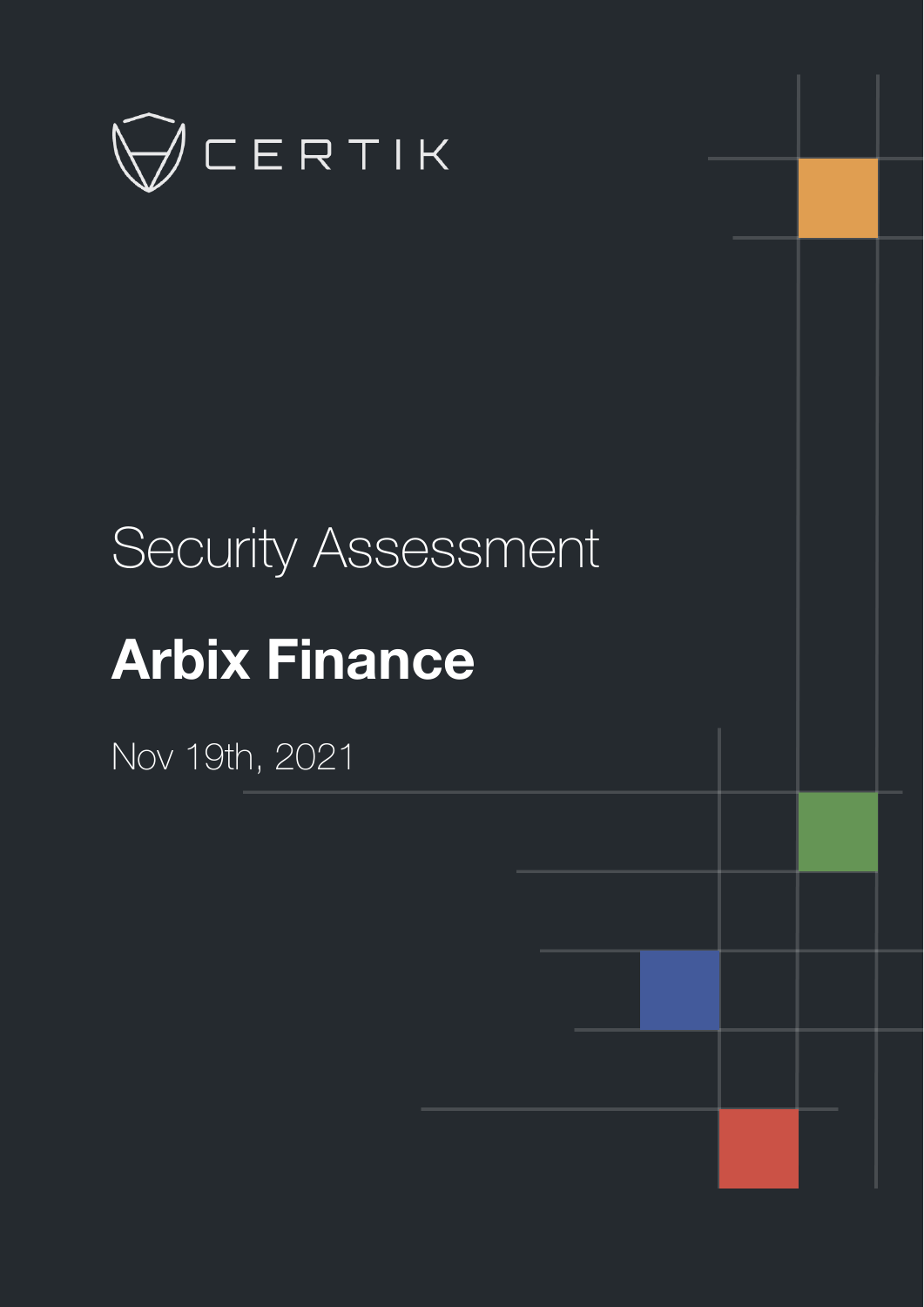# **Table of Contents**

#### **[Summary](#page-2-0)**

- **[Overview](#page-3-0)**
	- Project [Summary](#page-3-1)
	- Audit [Summary](#page-3-2)
	- **[Vulnerability Summary](#page-3-3)**
	- Audit [Scope](#page-4-0)

#### **[Findings](#page-6-0)**

- GLOBAL-01 : `govAddress` Can Withdraw [`vTokenAddress`](#page-8-0) Tokens From Contract
- GLOBAL-02 : `strategy` [Requires Manual](#page-9-0) Setting And Can Be Altered By Owner
- GLOBAL-03 : [Centralization](#page-10-0) Risk
- [GLOBAL-04](#page-13-0) : Potential Sandwich Attacks
- GLOBAL-05 : Unknown [implementations](#page-14-0)
- GLOBAL-06 : Third [Party Dependencies](#page-15-0)
- GLOBAL-07 : Declare Variable [as Immutable](#page-16-0)
- [GLOBAL-08](#page-17-0) : Return Value Not Handled
- [GLOBAL-09](#page-18-0) : Scope of Code
- GLOBAL-10 : Missing Zero [Address Validation](#page-19-0)
- [GLOBAL-11](#page-20-0) : BNB Locked In Contract
- [GLOBAL-12](#page-21-0) : Missing Emit Events

#### **[Appendix](#page-22-0)**

**[Disclaimer](#page-24-0)**

#### **[About](#page-27-0)**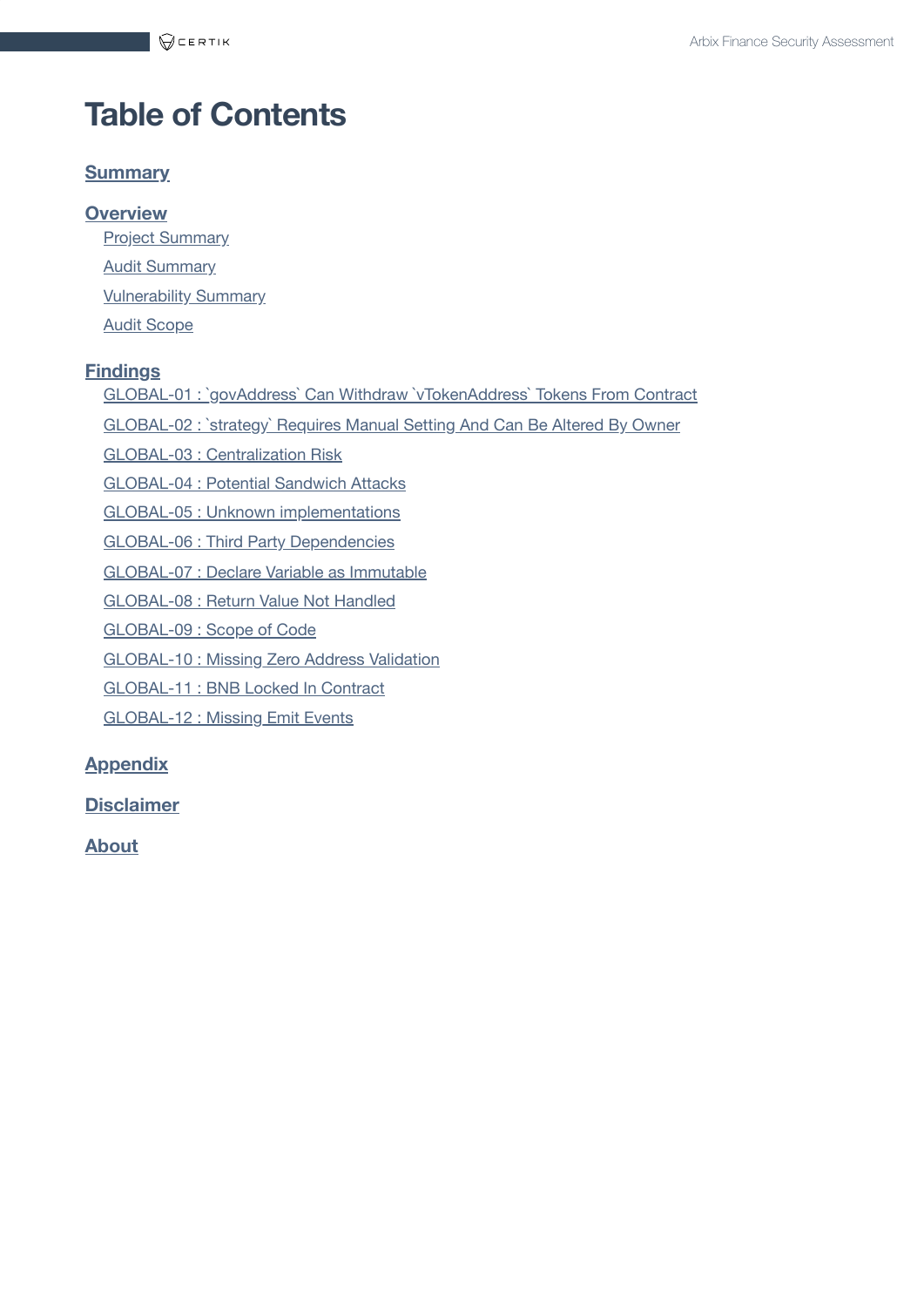## <span id="page-2-0"></span>**Summary**

This report has been prepared for Arbix Finance to discover issues and vulnerabilities in the source code of the Arbix Finance project as well as any contract dependencies that were not part of an officially recognized library. A comprehensive examination has been performed, utilizing Static Analysis and Manual Review techniques.

The auditing process pays special attention to the following considerations:

- Testing the smart contracts against both common and uncommon attack vectors.
- Assessing the codebase to ensure compliance with current best practices and industry standards.
- Ensuring contract logic meets the specifications and intentions of the client.
- Cross referencing contract structure and implementation against similar smart contracts produced by industry leaders.
- Thorough line-by-line manual review of the entire codebase by industry experts.

The security assessment resulted in findings that ranged from critical to informational. We recommend addressing these findings to ensure a high level of security standards and industry practices. We suggest recommendations that could better serve the project from the security perspective:

- Enhance general coding practices for better structures of source codes;
- Add enough unit tests to cover the possible use cases;
- Provide more comments per each function for readability, especially contracts that are verified in public;
- Provide more transparency on privileged activities once the protocol is live.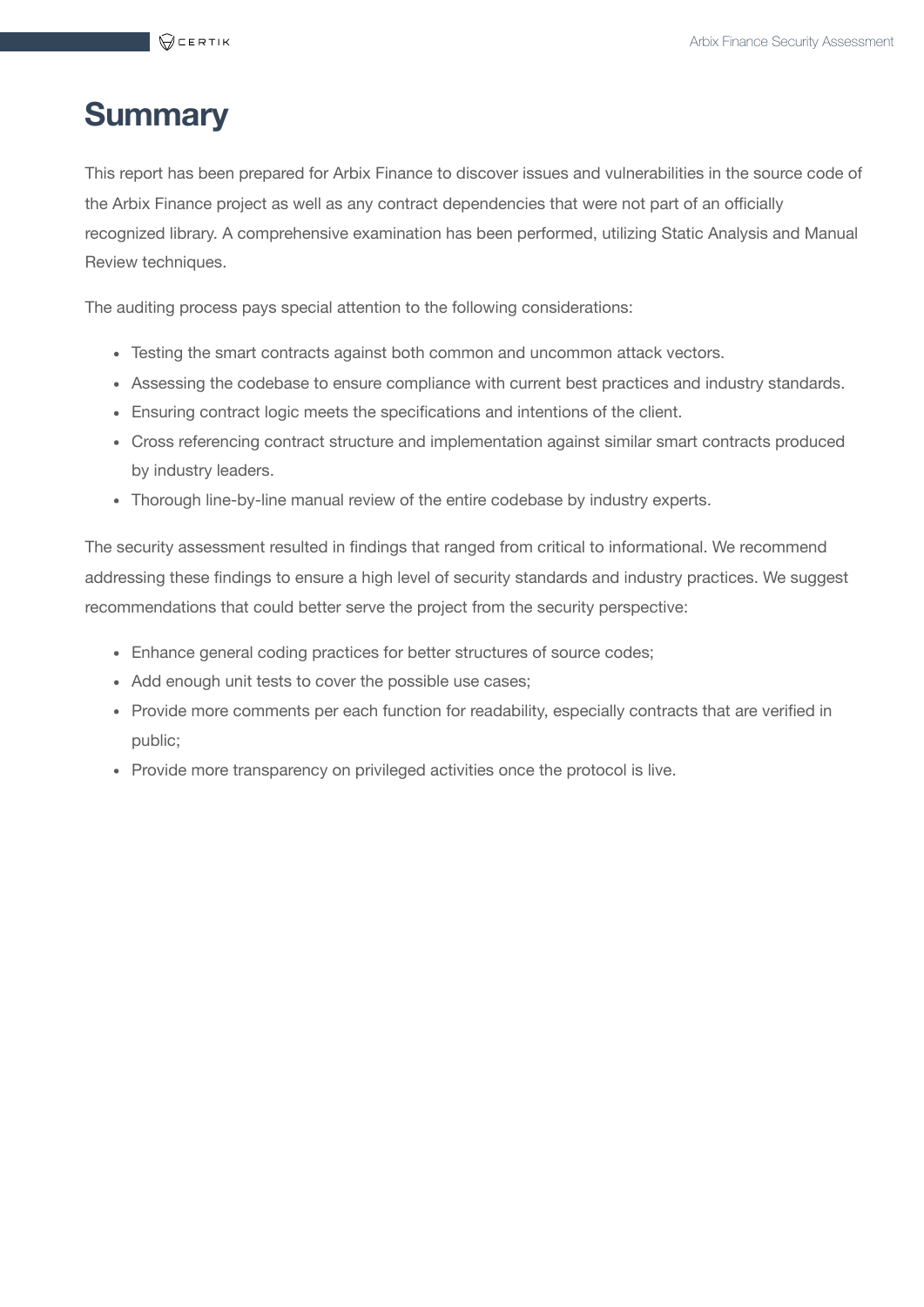# <span id="page-3-0"></span>**Overview**

## <span id="page-3-1"></span>**Project Summary**

| <b>Project Name</b> | Arbix Finance                            |
|---------------------|------------------------------------------|
| <b>Description</b>  | ERC20 and Strategy                       |
| <b>Platform</b>     | bsc                                      |
| Language            | Solidity                                 |
| Codebase            | 5560a6af685a99b3710d228a769ac94adbe58389 |
| Commit              | 5560a6af685a99b3710d228a769ac94adbe58389 |

## <span id="page-3-2"></span>**Audit Summary**

| <b>Delivery Date</b>     | Nov 19, 2021                   |
|--------------------------|--------------------------------|
| <b>Audit Methodology</b> | Static Analysis, Manual Review |
| <b>Key Components</b>    |                                |

## <span id="page-3-3"></span>**Vulnerability Summary**

| <b>Vulnerability Level</b> | Total          |             |          | ① Pending   ② Declined   ① Acknowledged | <sup>1</sup> <sup>2</sup> Partially Resolved | $\oslash$ Resolved |
|----------------------------|----------------|-------------|----------|-----------------------------------------|----------------------------------------------|--------------------|
| $\bullet$ Critical         | 1.             | $\mathbf 0$ | 0        | $\mathbf 0$                             | $\mathbf 0$                                  |                    |
| $\bullet$ Major            | $\overline{2}$ | 0           | 0        | 0                                       | $\mathbf 0$                                  | $\overline{2}$     |
| Medium<br>$\bullet$        | $\mathbf 0$    | $\mathbf 0$ | 0        | $\mathbf 0$                             | $\mathbf 0$                                  | 0                  |
| Minor<br>$\bullet$         | 8              | $\mathbf 0$ | $\Omega$ | 3                                       | $\Omega$                                     | 5                  |
| Informational<br>$\bullet$ | $\overline{1}$ | $\mathbf 0$ | 0        | $\mathbf 0$                             | $\mathbf 0$                                  |                    |
| Discussion<br>$\bullet$    | $\mathbf 0$    | $\mathbf 0$ | $\Omega$ | 0                                       | 0                                            | 0                  |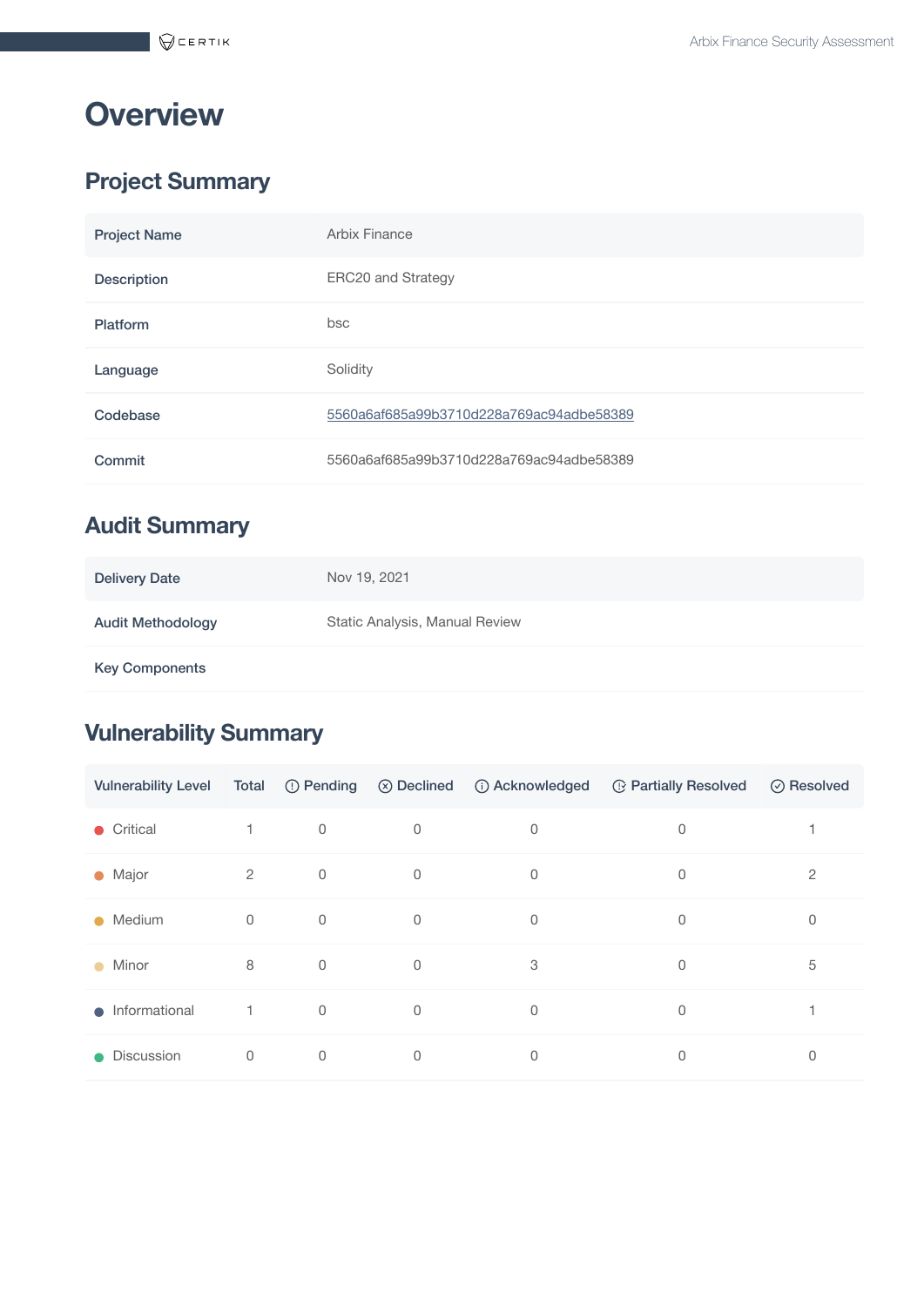## <span id="page-4-0"></span>**Audit Scope**

| ID         | File                                          | <b>SHA256 Checksum</b>                                                          |
|------------|-----------------------------------------------|---------------------------------------------------------------------------------|
| <b>AYS</b> | contracts/ada/AdaYieldStrategy.sol            | beef996349629322153166ccfd5cb50f25e9b5ebaf6265ab9cf9c619266c259<br>f            |
| <b>AYT</b> | contracts/ada/AdaYieldStrategyToken.sol       | f50cfbacdbc098bb4a9367ee5dc946ecc5994e02bcb8d30fdb59f4ec2baddb<br>79            |
| <b>BYS</b> | contracts/btc/BtcYieldStrategy.sol            | 13d11aa93ef4442d483e9e3b8a1b12c4f84a438736c14dbd7e95089053769<br><b>6c6</b>     |
| <b>BYT</b> | contracts/btc/BtcYieldStrategyToken.sol       | a8799d9d215b6c0df8f66d66f18633078c8c171c841c6f8f8a23f6a6bdc7819<br>0            |
| <b>BUD</b> | contracts/busd/BusdYieldStrategy.sol          | f843e86748f9f12453f5244aadc5e43343e62dca15888fa1060ac9609705906<br>f            |
| <b>BST</b> | contracts/busd/BusdYieldStrategyToken.<br>sol | 96e388a31ee4cb8780ee85aec66418a3406d610df6e3b6a20b79c2a660704<br>368            |
| <b>DYS</b> | contracts/doge/DogeYieldStrategy.sol          | 33ad2ef41e6c78ac73e5768855122d10a8e7455db471dfe3fb866ac7c30185<br>08            |
| <b>DYT</b> | contracts/doge/DogeYieldStrategyToken.<br>sol | fe68b609fa4424b666f536fb8b50ba45f28971933effdf05e639383fa5ad4fa7                |
| <b>DOY</b> | contracts/dot/DotYieldStrategy.sol            | d4929ce71e834985df9beefe453fc093da7a8561d573cf4dbfff3ba7fbf9068a                |
| <b>DST</b> | contracts/dot/DotYieldStrategyToken.sol       | 64b0ea2f8c8df95e14a05419ee561836200f318f0dab8a69b6a1180a4e37d6<br>a8            |
| <b>EYS</b> | contracts/eth/EthYieldStrategy.sol            | de50f3ebab6d52fa5d4a7399613f2d5fb5fc1dc9b3dd352521895aa2e561ad<br>1e            |
| <b>EYT</b> | contracts/eth/EthYieldStrategyToken.sol       | 2399b961127d2517aaf80e66037a3ee9cdb52315ce94a82d3674f2f56dff9c1<br>е            |
| <b>LYS</b> | contracts/link/LinkYieldStrategy.sol          | 07c3838eba875ac6d37bf59ce99d6af82c16a05e15f57a9f57eb893732ae99<br>e6            |
| <b>LYT</b> | contracts/link/LinkYieldStrategyToken.sol     | 080c934da89db5f716f1b998b3e7cae6b4c81fb32f57dfb12ceff3b25b7373b<br>$\mathbf{2}$ |
| <b>UYS</b> | contracts/usdc/UsdcYieldStrategy.sol          | 202db426c58c0ab435498632aa9c41236d48b3d23a0e649db97c334df5f09<br>a84            |
| <b>UYT</b> | contracts/usdc/UsdcYieldStrategyToken.<br>sol | 4d9656105ddc29a315ddbe183dd7e1208fede714c19e8195070a8233e88a0<br>896            |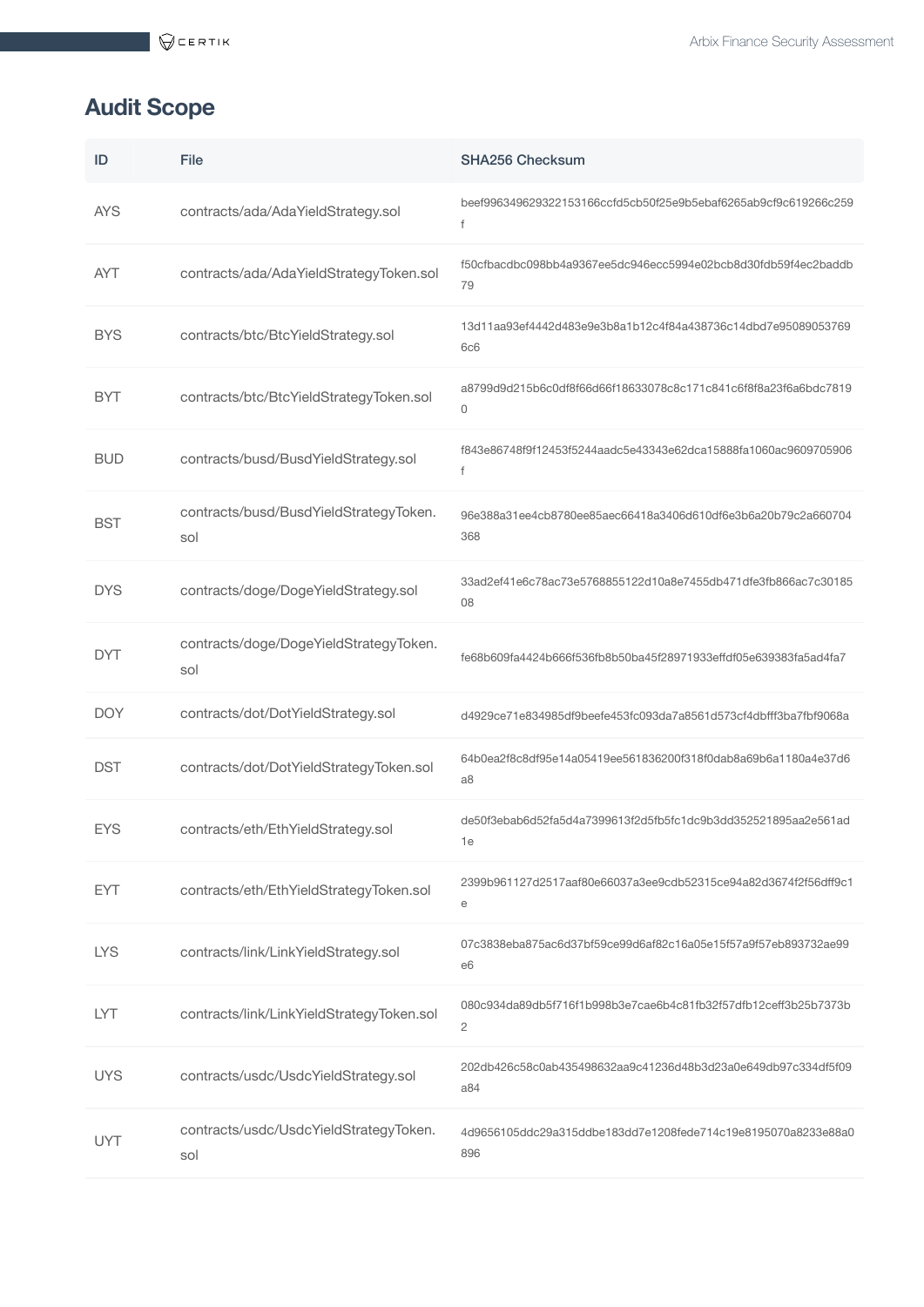| ID         | File                                          | SHA256 Checksum                                                                  |
|------------|-----------------------------------------------|----------------------------------------------------------------------------------|
| <b>USY</b> | contracts/usdt/UsdtYieldStrategy.sol          | de4f7ba290b9d7f20b1ea265993791daf4fca987c72cc5366bb6cc69f6032f3<br>3             |
| <b>YST</b> | contracts/usdt/UsdtYieldStrategyToken.s<br>ol | 1f10ac2f9c0d242c3dd33d5e642b742722267bec9467ad9c667e95fd6f91c5<br>f <sub>0</sub> |
| <b>XYS</b> | contracts/xrp/XrpYieldStrategy.sol            | d5151684b3ccffc69c5b57a44b0ed44754ad6a291792522ba95285c595226<br>962             |
| <b>XYT</b> | contracts/xrp/XrpYieldStrategyToken.sol       | 7427ca7041fb9533f54d38c3c14118f1fe33a5e246394c12ad3c7c003c0a51<br>a1             |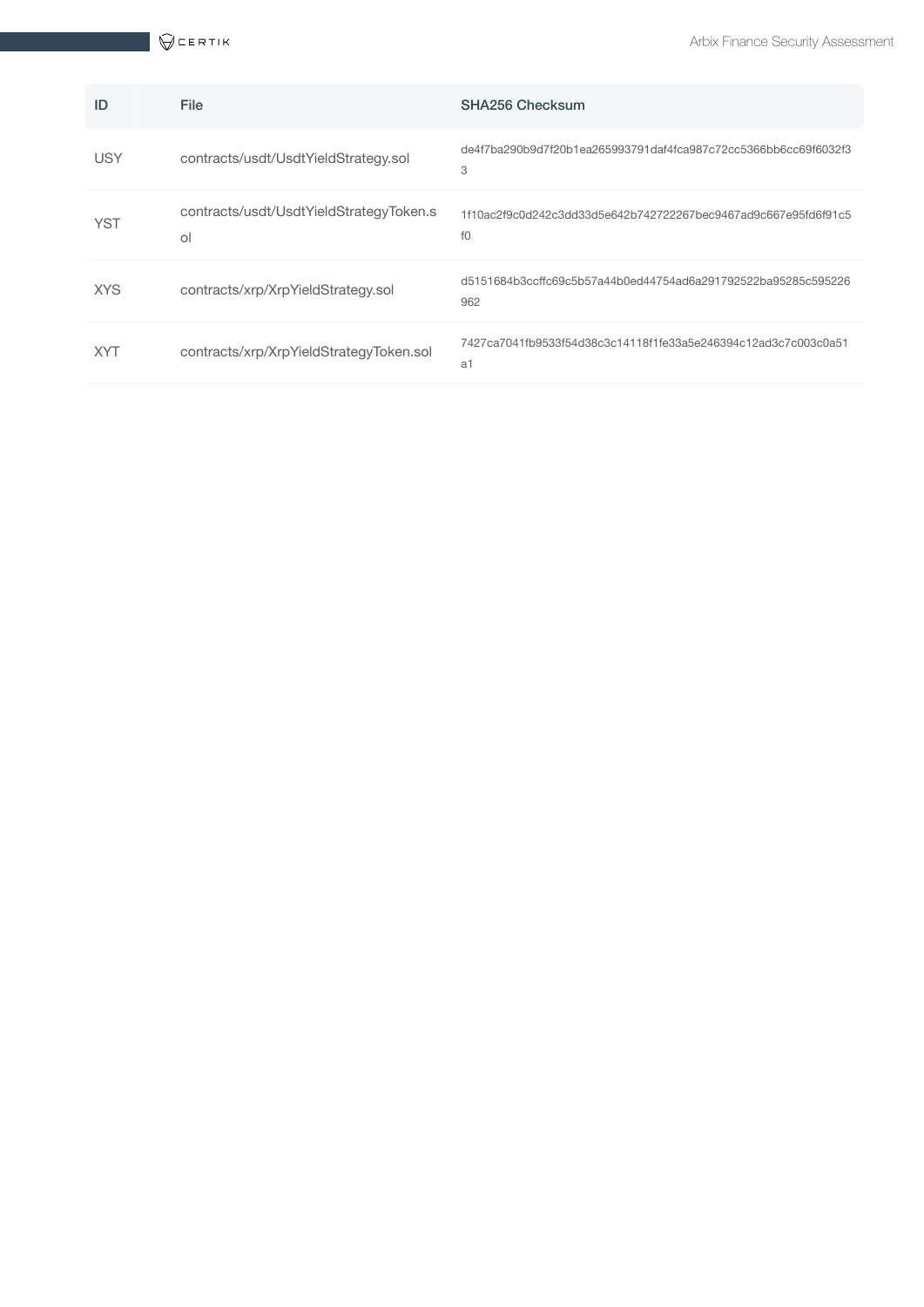$QCERTIK$ 

# <span id="page-6-0"></span>**Findings**



| ID               | <b>Title</b>                                                     | Category                                                      | <b>Severity</b> | <b>Status</b>    |
|------------------|------------------------------------------------------------------|---------------------------------------------------------------|-----------------|------------------|
| GLOBAL-01        | govAddress Can Withdraw<br>vTokenAddress Tokens From<br>Contract | <b>Centralization /</b><br><b>Privilege</b>                   | Critical        | Resolved<br>∞    |
| <b>GLOBAL-02</b> | strategy Requires Manual Setting<br>And Can Be Altered By Owner  | <b>Centralization /</b><br><b>Privilege, Volatile</b><br>Code | <b>Major</b>    | ⊙ Resolved       |
| GLOBAL-03        | <b>Centralization Risk</b>                                       | <b>Centralization /</b><br><b>Privilege</b>                   | Major           | Resolved<br>∞    |
| GLOBAL-04        | <b>Potential Sandwich Attacks</b>                                | Logical Issue                                                 | Minor           | (i) Acknowledged |
| GLOBAL-05        | Unknown implementations                                          | <b>Volatile Code</b>                                          | Minor           | (i) Acknowledged |
| GLOBAL-06        | <b>Third Party Dependencies</b>                                  | <b>Volatile Code</b>                                          | Minor           | (i) Acknowledged |
| GLOBAL-07        | Declare Variable as Immutable                                    | <b>Gas Optimization</b>                                       | Minor           | Resolved<br>∞    |
| GLOBAL-08        | Return Value Not Handled                                         | <b>Volatile Code</b>                                          | Minor           | ⊙ Resolved       |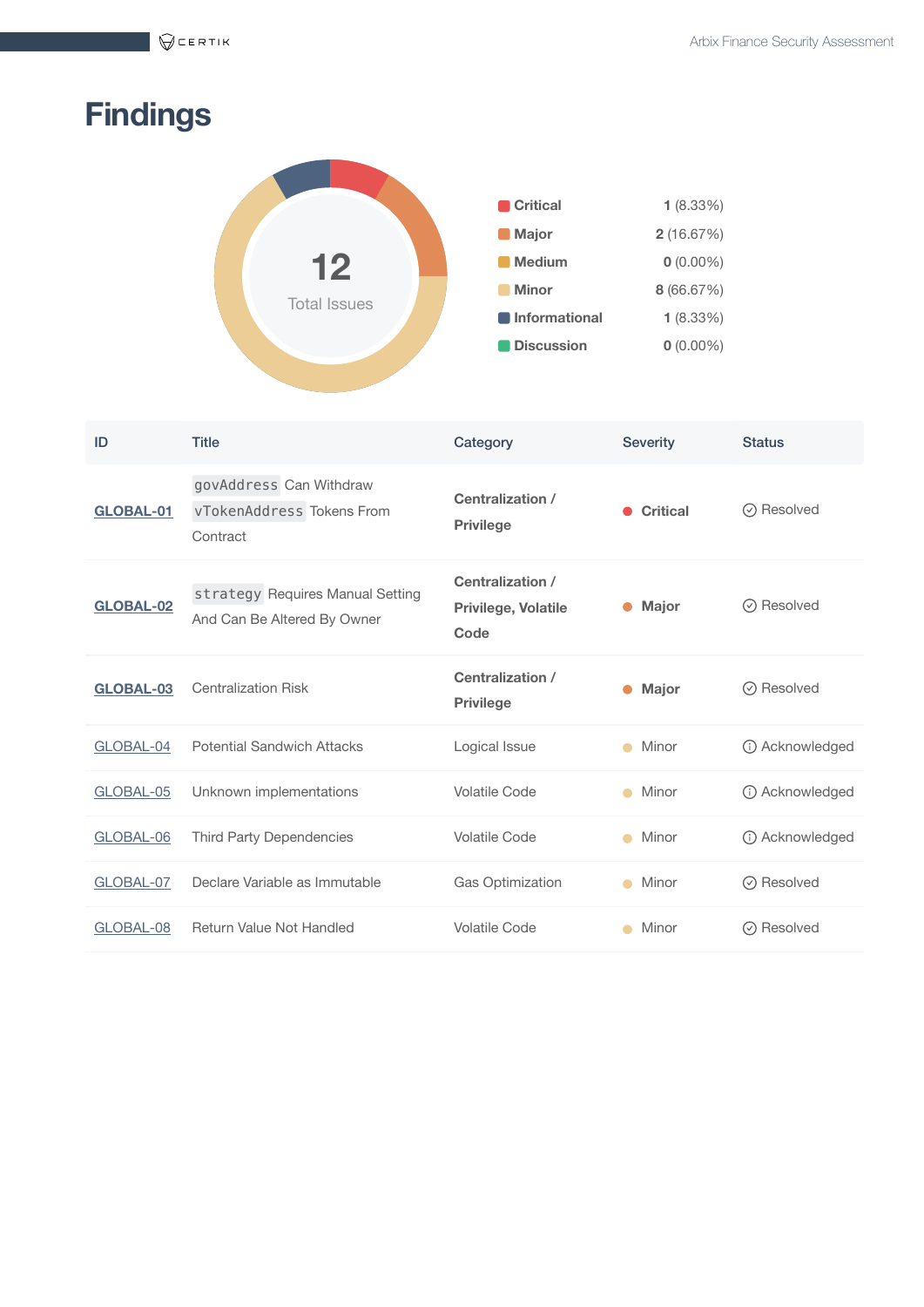| ID        | <b>Title</b>                    | Category                                  | <b>Severity</b>    | <b>Status</b>      |
|-----------|---------------------------------|-------------------------------------------|--------------------|--------------------|
| GLOBAL-09 | Scope of Code                   | Gas Optimization,<br><b>Volatile Code</b> | Minor<br>$\bullet$ | $\oslash$ Resolved |
| GLOBAL-10 | Missing Zero Address Validation | Volatile Code                             | Minor<br>$\bullet$ | ⊙ Resolved         |
| GLOBAL-11 | <b>BNB Locked In Contract</b>   | Logical Issue, Control<br>Flow            | Minor<br>●         | $\oslash$ Resolved |
| GLOBAL-12 | <b>Missing Emit Events</b>      | Coding Style                              | Informational      | $\oslash$ Resolved |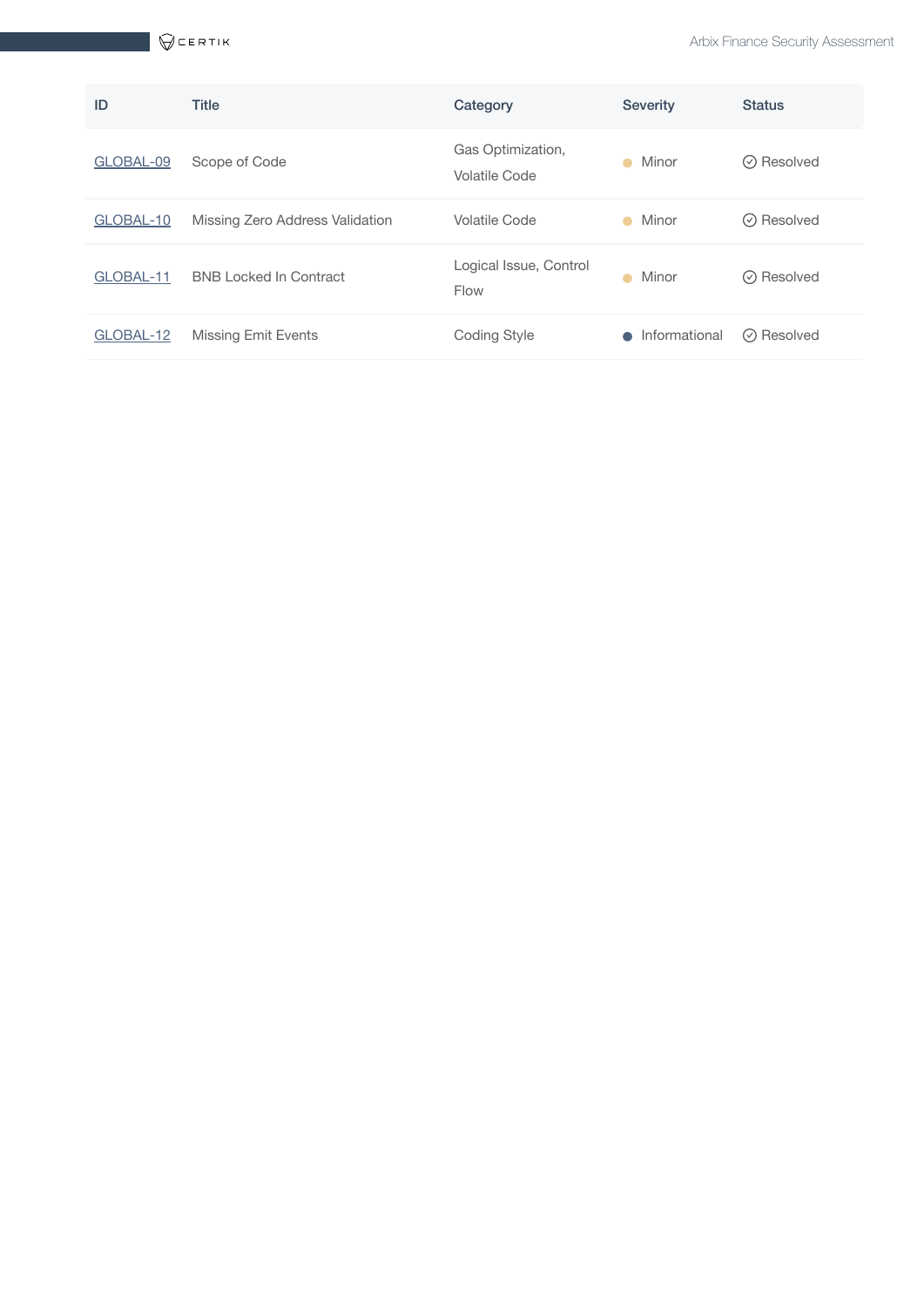#### <span id="page-8-0"></span>**[GLOBAL-01](https://acc.audit.certikpowered.info/project/c0f8fd80-36d5-11ec-bcb7-47bee4d9a036/report?fid=1636755448107) | govAddress Can Withdraw vTokenAddress Tokens From Contract**

| Category                          | Severity   | Location | <b>Status</b>      |
|-----------------------------------|------------|----------|--------------------|
| <b>Centralization / Privilege</b> | ● Critical | Global   | $\oslash$ Resolved |

#### **Description**

In the StrategyVenus contracts, the govAddress can withdraw vTokenAddress tokens from the contract via the inCaseTokensGetStuck() function, as the require statements only check that \_token does not equal to xvsAddress and underlyingAddress , but not vTokenAddress . Anyone who compromises the govAddress account can drain all vTokenAddreess tokens from the contract.

```
 function inCaseTokensGetStuck(
    address _token,
    uint256 _amount,
    address _to
 ) public {
    require(msg.sender == qovAddress, "!gov"); require(_token != xvsAddress, "!safe");
     require(_token != underlyingAddress, "!safe");
     IERC20(_token).safeTransfer(_to, _amount);
 }
```
#### Recommendation

We recommend adding the following require statement to this function:

```
require(_token != vTokenAddress, "!safe");
```
#### Alleviation

**[Arbix Team]:** Resolved [as suggested](https://github.com/victor-arbix/arbix-vault/tree/4631ce34ead650222c2e7048369da45a161f75c0/contracts) in the audit at the code line 1362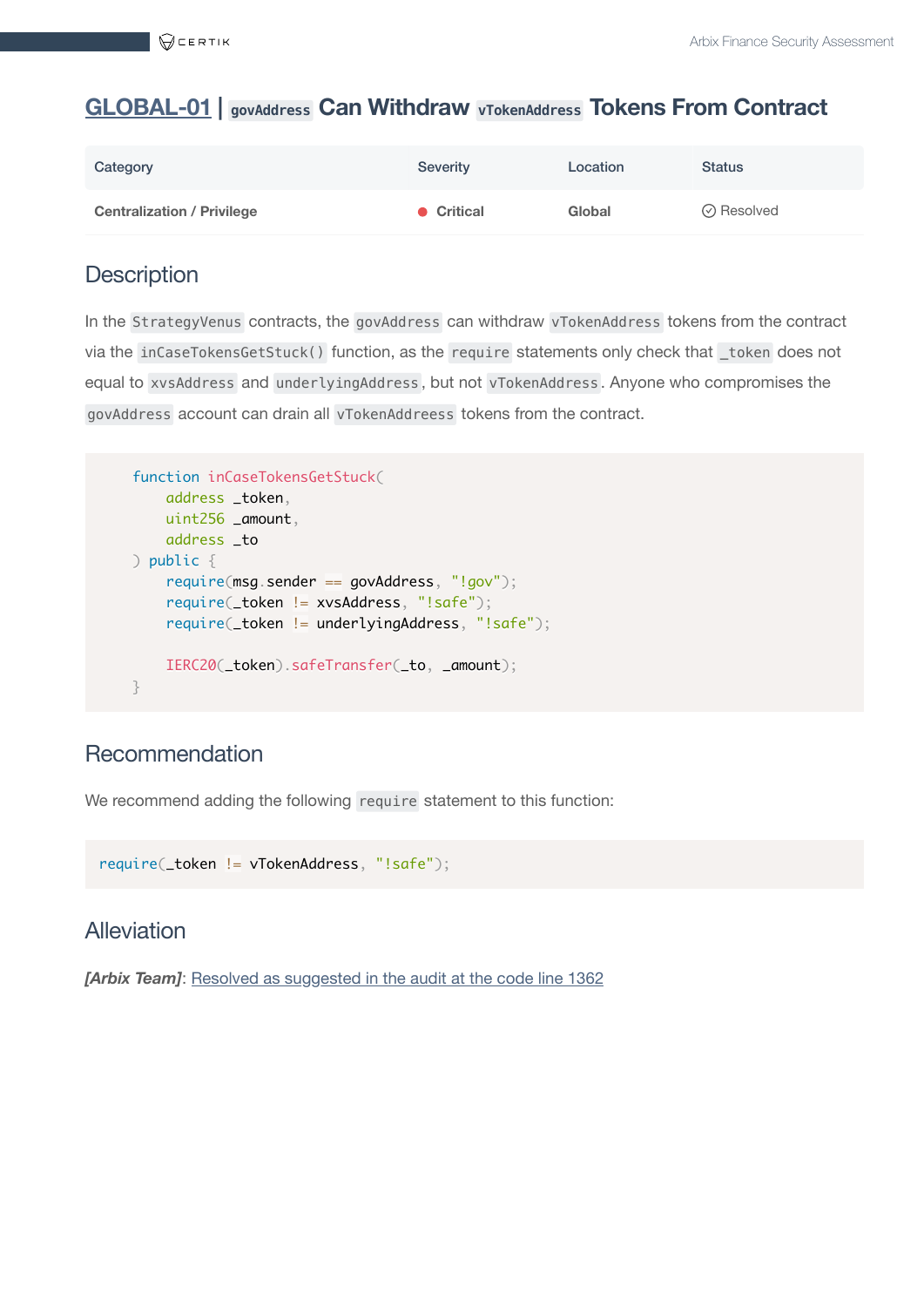#### <span id="page-9-0"></span>**[GLOBAL-02](https://acc.audit.certikpowered.info/project/c0f8fd80-36d5-11ec-bcb7-47bee4d9a036/report?fid=1636765829349) | strategy Requires Manual Setting And Can Be Altered By**

#### **Owner**

| Category                                         | Severity | Location | <b>Status</b>      |
|--------------------------------------------------|----------|----------|--------------------|
| <b>Centralization / Privilege, Volatile Code</b> | • Major  | Global   | $\oslash$ Resolved |

#### **Description**

In the StrategyVenusToken contracts, the variable strategy is not instantiated in the constructer requires manual setting. The implementation of the strategy contract could be unknown changed over time and affect critical functions such as deposit() and withdraw() which handle user transactions.

#### Recommendation

We recommend instantiating the strategy variable in the constructor and removing it's mutability.

```
constructor (
    string memory name_,
    string memory symbol_,
    address _token,
    address _underlyingAddress, //e.g. BTCB
    address _uniRouterAddress,
    address _vTokenAddress
) public ERC20(name_, symbol_) {
    token = _token; //underlyingToken
     govAddress = msg.sender;
     strategy = new StrategyVenus(_underlyingAddress, _uniRouterAddress, _vTokenAddress);
     ERC20._setupDecimals(
         ERC20(_token).decimals()
    );
}
```
#### Alleviation

*[Arbix Team]*: Resolved as suggested in the audit at the code line 1433 plus some corresponding changes in constructor arguments and the removal of the [setNewStrategy function.](https://github.com/victor-arbix/arbix-vault/tree/4631ce34ead650222c2e7048369da45a161f75c0/contracts)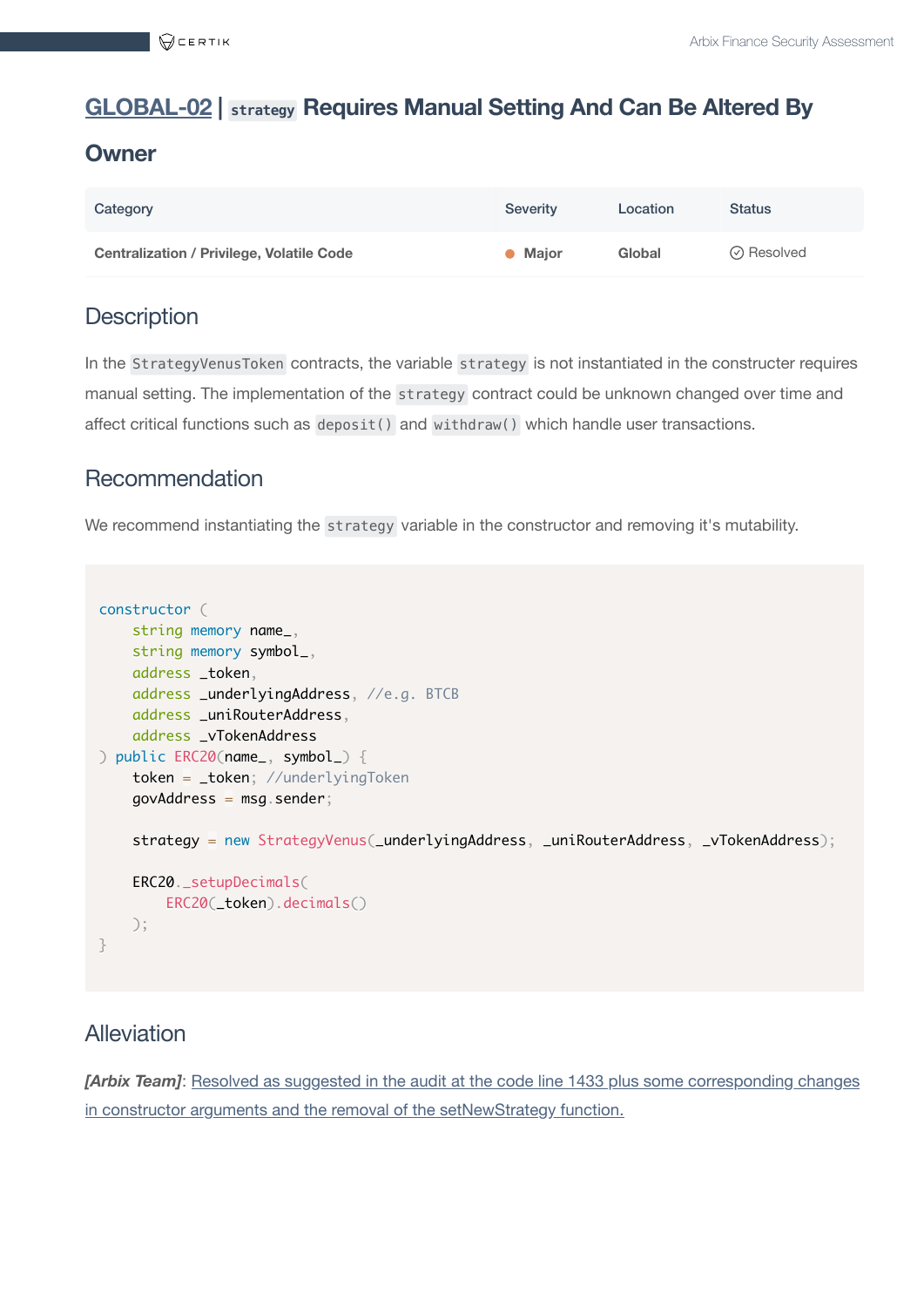### <span id="page-10-0"></span>**[GLOBAL-03](https://acc.audit.certikpowered.info/project/c0f8fd80-36d5-11ec-bcb7-47bee4d9a036/report?fid=1636555230118) | Centralization Risk**

| Category                          | <b>Severity</b> | Location | <b>Status</b>      |
|-----------------------------------|-----------------|----------|--------------------|
| <b>Centralization / Privilege</b> | • Major         | Global   | $\oslash$ Resolved |

#### **Description**

In the StrategyVenus contracts, the role owner() has the authority over the following functions:

- renounceOwnership()
- transferOwnership()
- deposit()
- withdraw()

and is assigned to msg. sender during construction

In the StrategyVenus contracts, the role govAddress has the authority over the following functions:

- pause()
- unpause()
- setGov()

and is assigned to msg. sender during construction

In the StrategyVenusToken contracts, the role owner() has the authority over the following functions:

- renounceOwnership()
- transferOwnership()
- pauseDeposit()
- unpauseDeposit()
- pauseWithdraw()
- unpauseWithdraw()
- inCaseTokensGetStuck()
- setNewStrategy()

and is assigned to msg.sender during construction

In the StrategyVenusToken contracts, the role govAddress has the authority over the following functions:

pauseDeposit()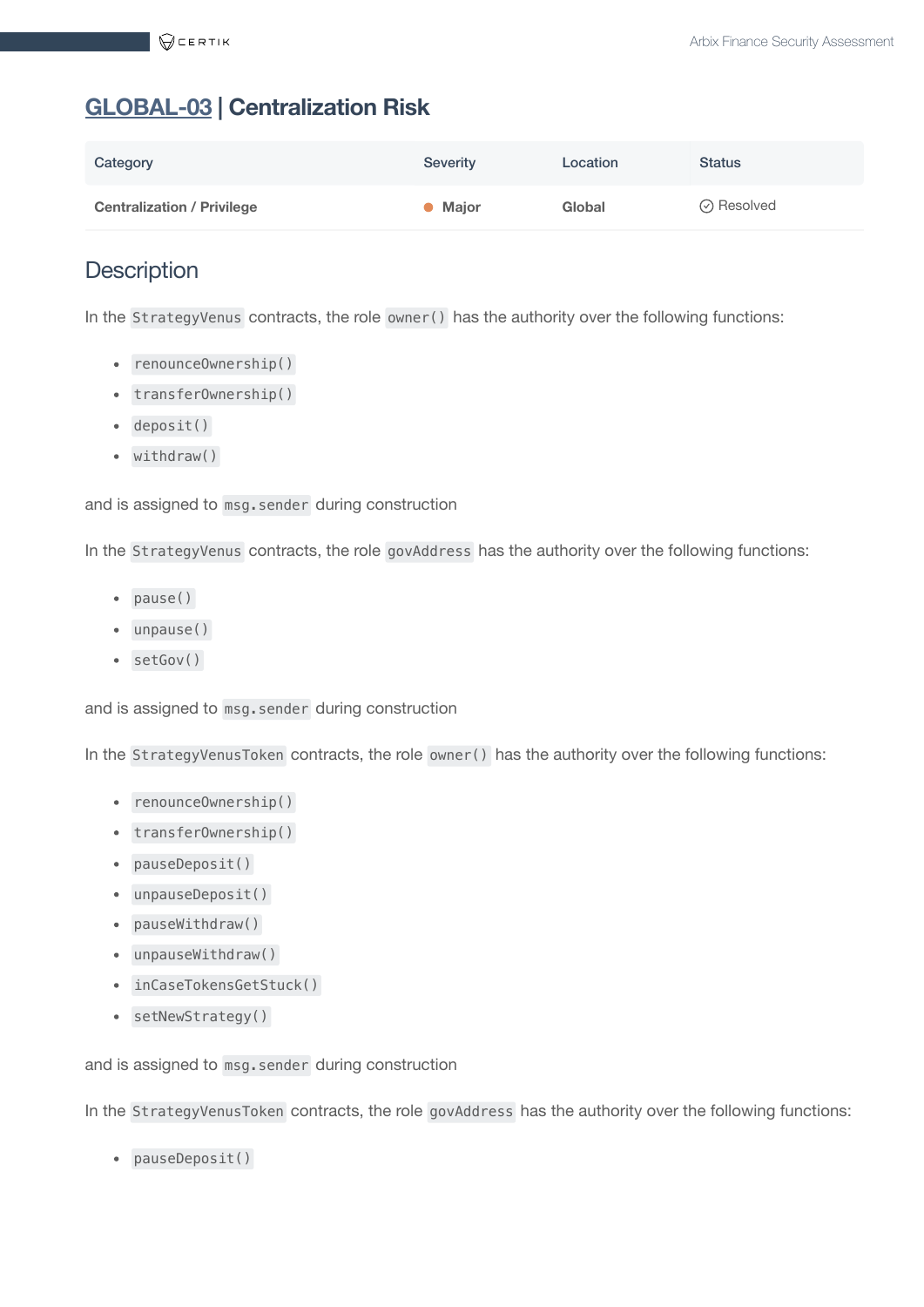- unpauseDeposit()
- pauseWithdraw()
- unpauseWithdraw()
- inCaseTokensGetStuck()
- setNewStrategy()

and is assigned to msg. sender during construction

Any compromise to the owner() or govAddress accounts may allow the hacker to take advantage of these functions.

#### Recommendation

We advise the client to carefully manage the owner() and govAddress accounts's private key to avoid any potential risks of being hacked. In general, we strongly recommend centralized privileges or roles in the protocol to be improved via a decentralized mechanism or smart-contract-based accounts with enhanced security practices, e.g., Multisignature wallets.

Indicatively, here is some feasible suggestions that would also mitigate the potential risk at the different level in term of short-term and long-term:

- Time-lock with reasonable latency, e.g., 48 hours, for awareness on privileged operations;
- Assignment of privileged roles to multi-signature wallets to prevent a single point of failure due to the private key;
- Introduction of a DAO/governance/voting module to increase transparency and user involvement.

#### **Alleviation**

*[Arbix Team]*: assigning privileged roles to a smart contract as multi-signature wallets powered by Gnosis-Safe. The authority of the sensitive functions is at the expense of 2-out-of-3 privileged wallet proposal votes (by Arbix's personnels) - effectively resolving single-point-of-failure issue. Resolved as suggested in the audit at the code line 1427 plus some corresponding changes in constructor arguments

Deployed Contracts Bsc Mainnet (Chain Id: 56)

- AdaYieldStrategyToken: [0xfFEC7af8E39cdA29395B55e658fB7193797ccD60](https://bscscan.com/address/0xfFEC7af8E39cdA29395B55e658fB7193797ccD60#code)
- BusdYieldStrategyToken: [0xDCDE38d6072144813e39a2850e79f784E6B798F7](https://bscscan.com/address/0xDCDE38d6072144813e39a2850e79f784E6B798F7#code)
- DogeYieldStrategyToken: [0xFA0458E298b2d398d214D1aE03fEB5A57b39b559](https://bscscan.com/address/0xFA0458E298b2d398d214D1aE03fEB5A57b39b559#code)
- DotYieldStrategyToken: [0xc11776D07131ceFaE61b8b23e16317c2bcd18093](https://bscscan.com/address/0xc11776D07131ceFaE61b8b23e16317c2bcd18093#code)
- EthYieldStrategyToken: [0x6348fe4A573eaBDd3F30fDcb1b80B05aC6871574](https://bscscan.com/address/0x6348fe4A573eaBDd3F30fDcb1b80B05aC6871574#code)
- LinkYieldStrategyToken: [0x3D57AF470fC9BE449e12f676B8230ed790A844bF](https://bscscan.com/address/0x3D57AF470fC9BE449e12f676B8230ed790A844bF#code)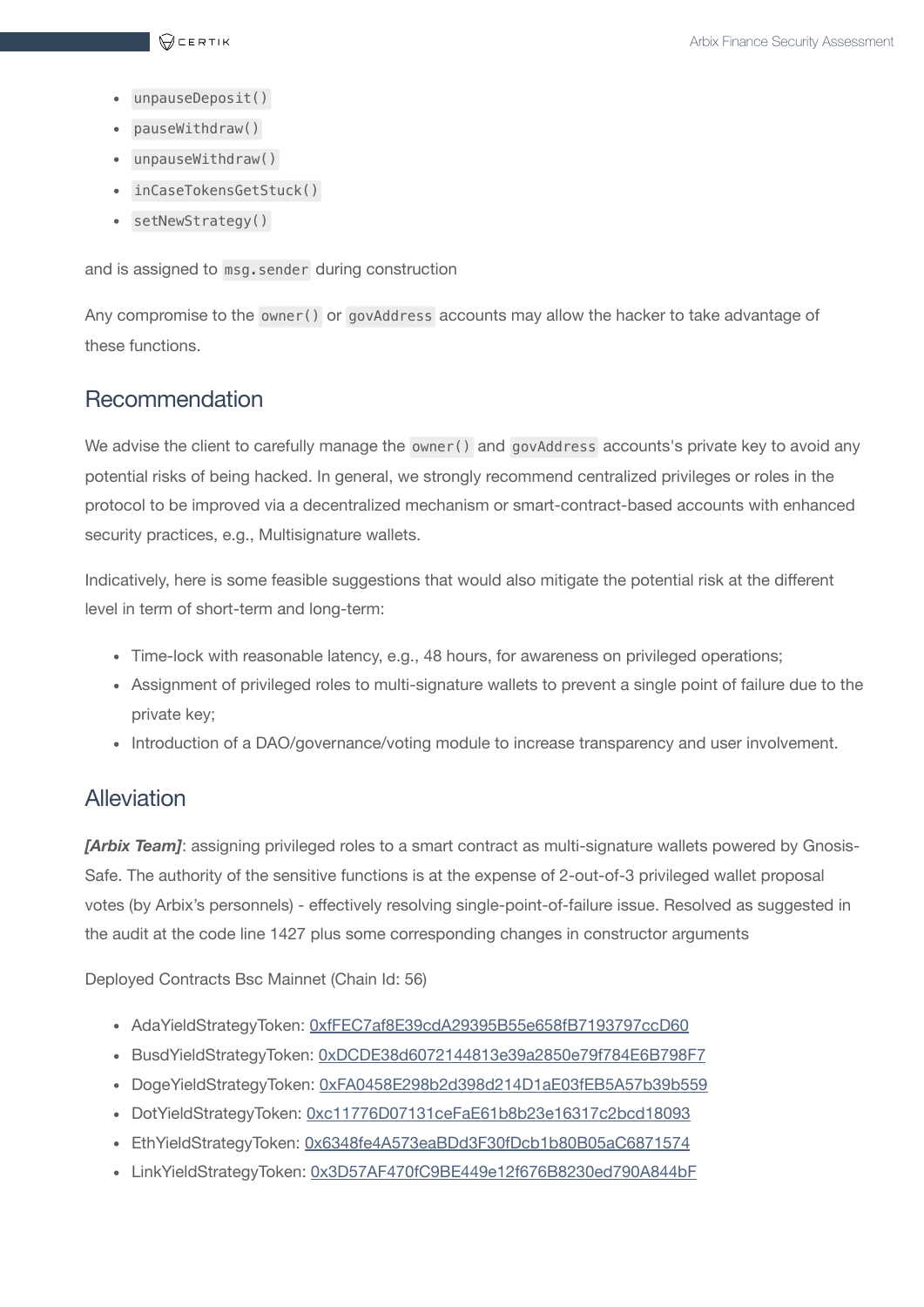- UsdcYieldStrategyToken: [0x611b8849655955be0D7035e590B61eD3FC2eE2f8](https://bscscan.com/address/0x611b8849655955be0D7035e590B61eD3FC2eE2f8#code)
- UsdtYieldStrategyToken: [0x43ae3ED3317EFcef7faFae3068F0Bd8966577810](https://bscscan.com/address/0xFA0458E298b2d398d214D1aE03fEB5A57b39b559#code)
- VbtcYieldStrategyToken: [0x6863a5De6554222313bEbFfE69d2F5543D2450dB](https://bscscan.com/address/0x6863a5De6554222313bEbFfE69d2F5543D2450dB#code)
- XrpYieldStrategyToken: [0xDeE259536b59523077cA2c0120bfF43CC33AA24B](https://bscscan.com/address/0xDeE259536b59523077cA2c0120bfF43CC33AA24B#code)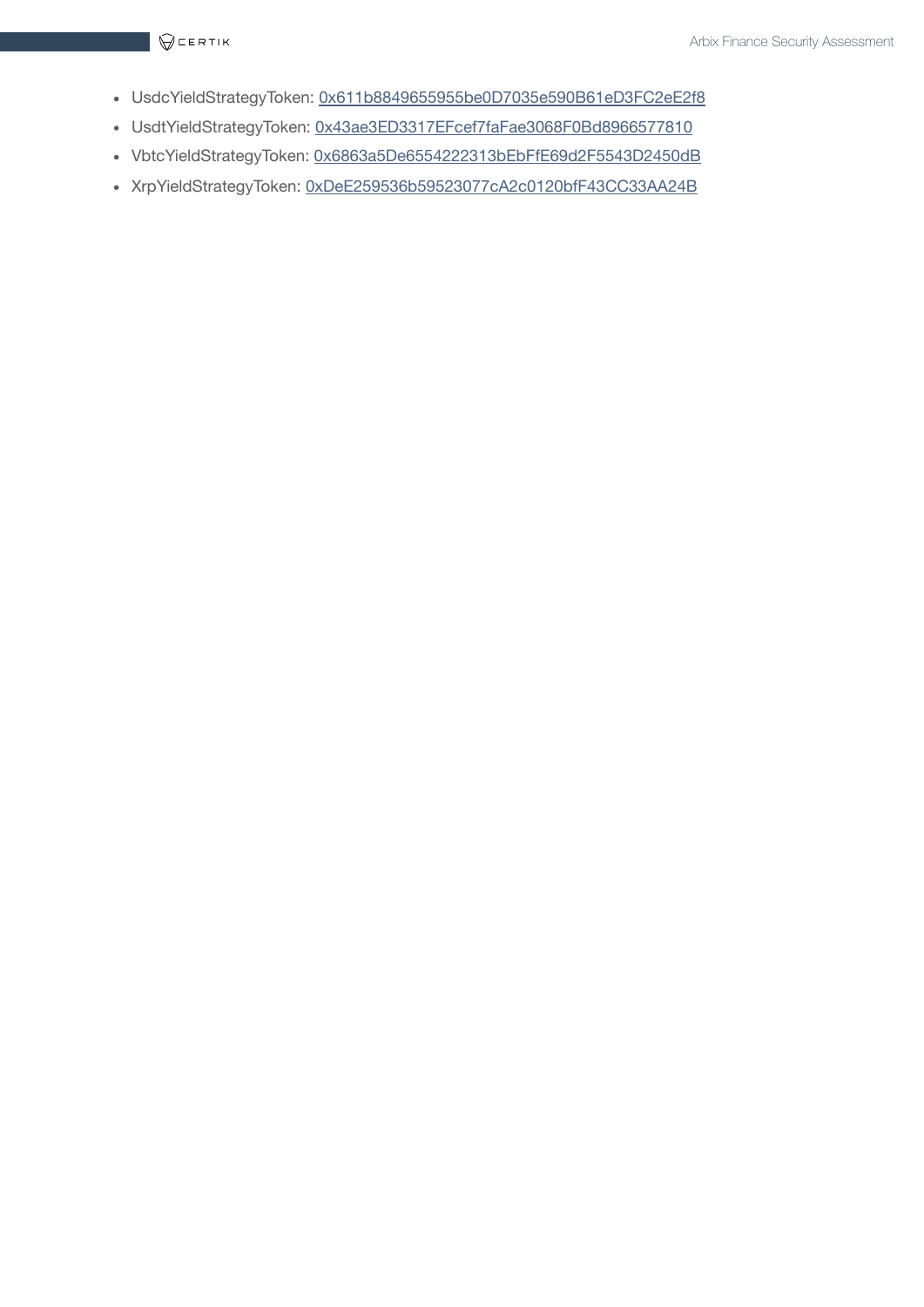## <span id="page-13-0"></span>**[GLOBAL-04](https://acc.audit.certikpowered.info/project/c0f8fd80-36d5-11ec-bcb7-47bee4d9a036/report?fid=1636742804791) | Potential Sandwich Attacks**

| Category      | <b>Severity</b> | Location | <b>Status</b>    |
|---------------|-----------------|----------|------------------|
| Logical Issue | Minor           | Global   | (i) Acknowledged |

## **Description**

A sandwich attack might happen when an attacker observes a transaction swapping tokens or adding liquidity without setting restrictions on slippage or minimum output amount. The attacker can manipulate the exchange rate by frontrunning (before the transaction being attacked) a transaction to purchase one of the assets and make profits by backrunning (after the transaction being attacked) a transaction to sell the asset.

In the StrategyVenus contracts, the following function is called without setting restrictions on slippage or minimum output amount, so transactions triggering these functions are vulnerable to sandwich attacks, especially when the input amount is large:

swapExactTokensForTokens()

#### Recommendation

We recommend setting reasonable minimum output amounts, instead of 0, based on token prices when calling the aforementioned functions.

#### Alleviation

*[Arbix Team]*: This function is used only for calling earn(). The earn() function will be calling so frequently the swap amount each time would be so small it wouldn't be worth the attacker to perform the attack.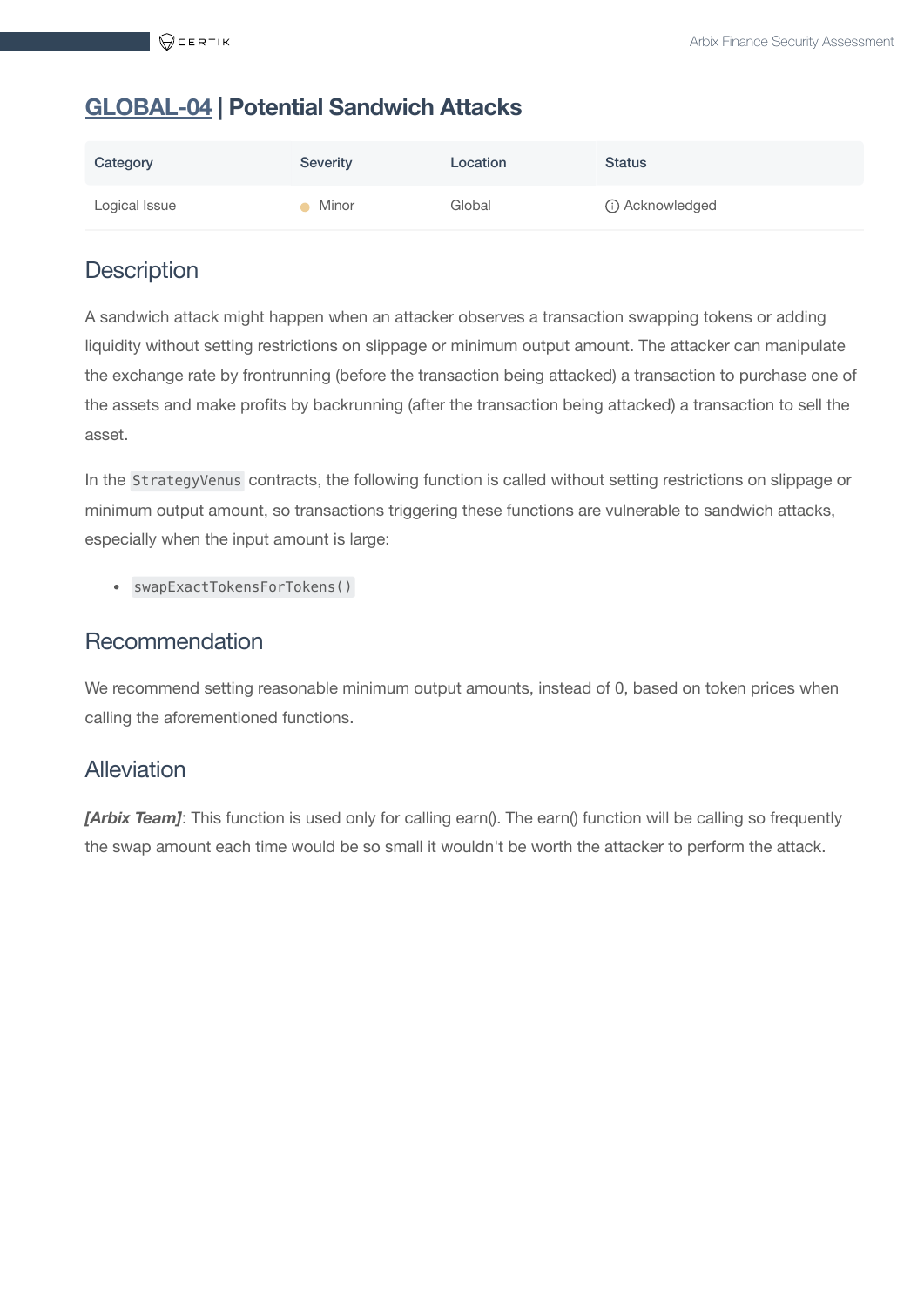## <span id="page-14-0"></span>**[GLOBAL-05](https://acc.audit.certikpowered.info/project/c0f8fd80-36d5-11ec-bcb7-47bee4d9a036/report?fid=1636728529131) | Unknown implementations**

| Category             | <b>Severity</b> | Location | <b>Status</b>    |
|----------------------|-----------------|----------|------------------|
| <b>Volatile Code</b> | Minor           | Global   | (i) Acknowledged |

## **Description**

In the StrategyVenus contracts, the interface IVenusToken is an unknown implementation. The scope of the audit treats 3rd party entities as black boxes and assume their functional correctness. However, in the real world, 3rd parties can be compromised and this may lead to lost or stolen assets. In addition, upgrades of 3rd parties can possibly create severe impacts, such as increasing fees of 3rd parties, migrating to new LP pools, etc.

#### Alleviation

*[Arbix Team]*: IVenusToken is an interface to Venus Protocol's VBep20. Its functionalities are to access Venus's liquidity pool by converting the underlying token into a corresponding Venus token.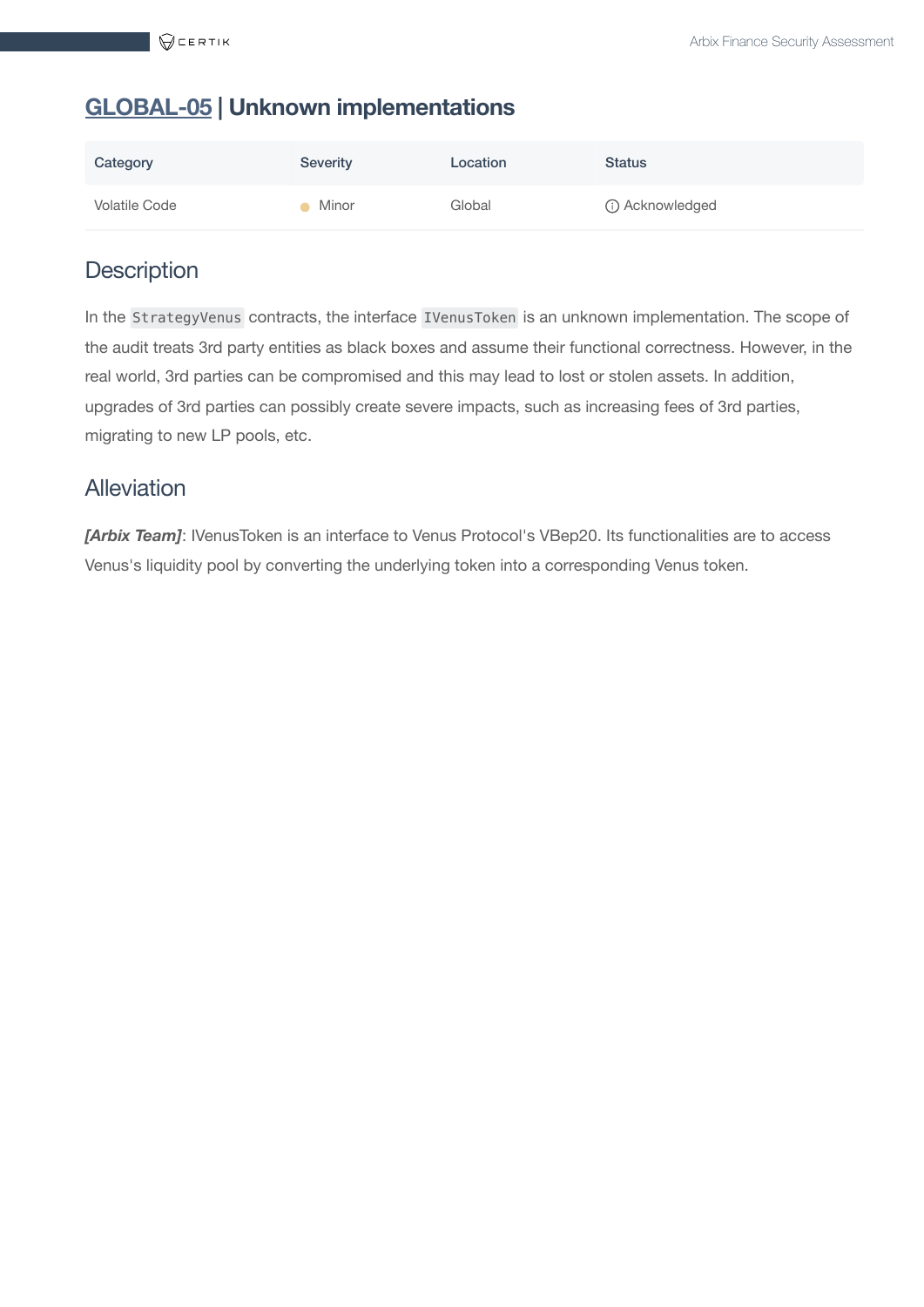## <span id="page-15-0"></span>**[GLOBAL-06](https://acc.audit.certikpowered.info/project/c0f8fd80-36d5-11ec-bcb7-47bee4d9a036/report?fid=1636724468567) | Third Party Dependencies**

| Category             | <b>Severity</b> | Location | <b>Status</b>    |
|----------------------|-----------------|----------|------------------|
| <b>Volatile Code</b> | Minor           | Global   | (i) Acknowledged |

## **Description**

The contract is serving as the underlying entity to interact with third party PancakeSwap and Venus protocols. The scope of the audit treats 3rd party entities as black boxes and assume their functional correctness. However, in the real world, 3rd parties can be compromised and this may lead to lost or stolen assets. In addition, upgrades of 3rd parties can possibly create severe impacts, such as increasing fees of 3rd parties, migrating to new LP pools, etc.

#### Recommendation

We understand that the business logic requires interaction with PancakeSwap and Venus. We encourage the team to constantly monitor the statuses of 3rd parties to mitigate the side effects when unexpected activities are observed.

#### Alleviation

*[Arbix Team]*: our team will be responding to changes and perform migrations if the changes from the third party took effect.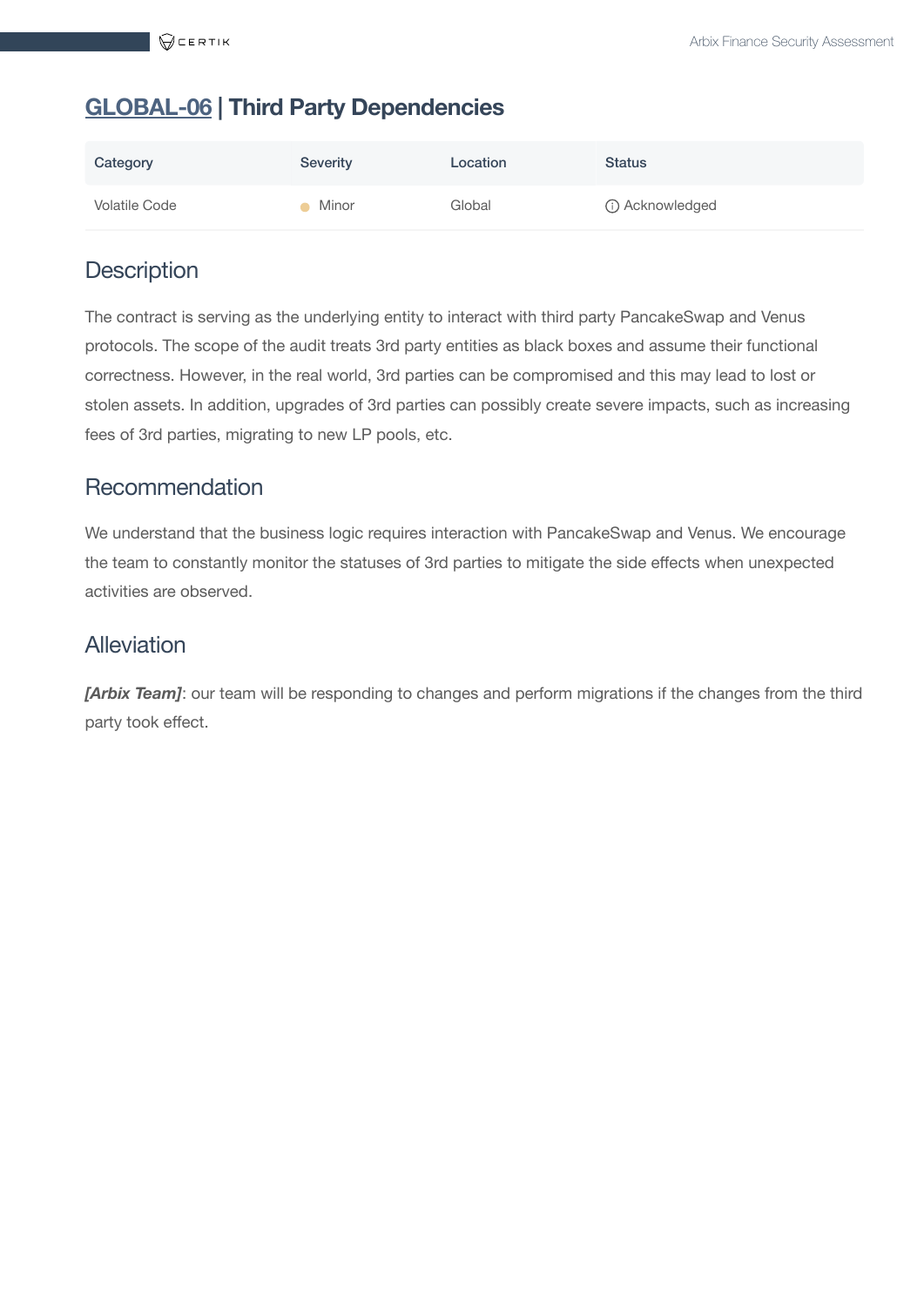#### <span id="page-16-0"></span>**[GLOBAL-07](https://acc.audit.certikpowered.info/project/c0f8fd80-36d5-11ec-bcb7-47bee4d9a036/report?fid=1636556346665) | Declare Variable as Immutable**

| Category                | <b>Severity</b> | Location | <b>Status</b>      |
|-------------------------|-----------------|----------|--------------------|
| <b>Gas Optimization</b> | Minor           | Global   | $\oslash$ Resolved |

#### **Description**

In the StrategyVenus contracts, the variable underlyingAddress , vTokenAddress assigned in the constructor can declare with Immutable . In the StrategyVenusToken contracts, the variable token assigned in the constructor can declare with Immutable . Immutable state variables can be assigned during contract creation but will remain constant throughout the lifetime of a deployed contract. A big advantage of immutable variables is that reading them is significantly cheaper than reading from regular state variables since will not be stored in storage. Still, values will directly insert the values into the runtime code.

#### Recommendation

We recommend using an immutable state variable for underlyingAddress, vTokenAddress.

#### Alleviation

**[Arbix Team]:** Resolved [as suggested](https://github.com/victor-arbix/arbix-vault/tree/4631ce34ead650222c2e7048369da45a161f75c0/contracts) in the audit at code lines 1214 and 1227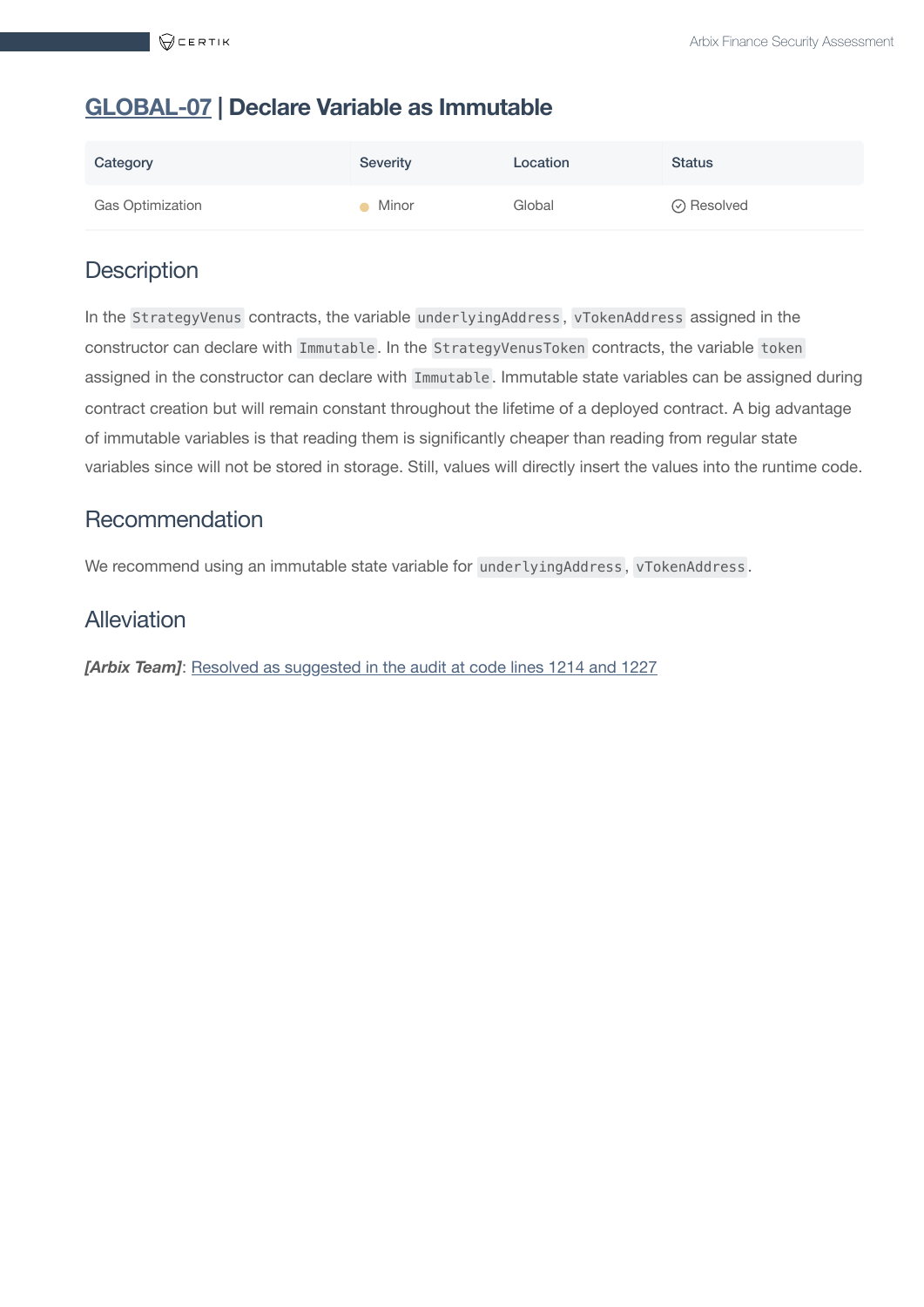## <span id="page-17-0"></span>**[GLOBAL-08](https://acc.audit.certikpowered.info/project/c0f8fd80-36d5-11ec-bcb7-47bee4d9a036/report?fid=1636556809640) | Return Value Not Handled**

| Category      | <b>Severity</b> | Location | <b>Status</b>      |
|---------------|-----------------|----------|--------------------|
| Volatile Code | , Minor         | Global   | $\oslash$ Resolved |

## **Description**

In the StrategyVenus contracts, the function calls to mint() , swapExactTokensForTokens() and redeem() return values that should be checked.

#### Recommendation

We recommend using variables to receive the return value of the functions mentioned above and handle both success and failure cases if needed by the business logic.

#### Alleviation

*[Arbix Team]*: Resolved [as suggested](https://github.com/victor-arbix/arbix-vault/tree/4631ce34ead650222c2e7048369da45a161f75c0/contracts) in the audit at code lines 1268, 1290, 1292, and 1308.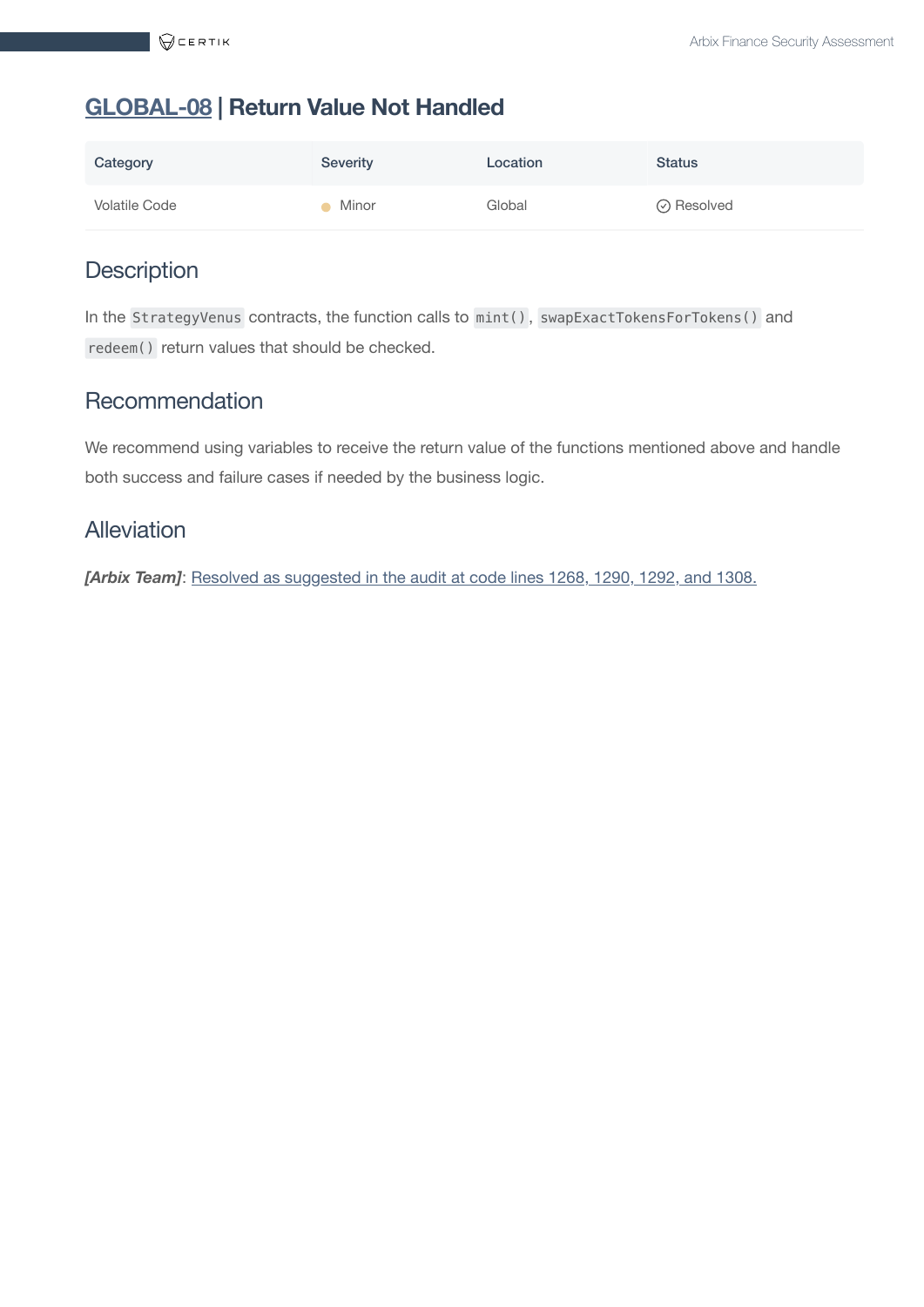## <span id="page-18-0"></span>**[GLOBAL-09](https://acc.audit.certikpowered.info/project/c0f8fd80-36d5-11ec-bcb7-47bee4d9a036/report?fid=1636558606304) | Scope of Code**

| Category                        | <b>Severity</b> | Location | <b>Status</b>      |
|---------------------------------|-----------------|----------|--------------------|
| Gas Optimization, Volatile Code | Minor           | Global   | $\oslash$ Resolved |

#### **Description**

In the StrategyVenus contracts, should the if conditional (xvsAddress != underlyingAddress) not execute, the swappedEarnedAmount will be 0 and attempt to mint zero tokens.

#### Recommendation

We recommend restructuring the related code in the scope of the if conditional as follows:

```
960 if (xvsAddress != underlyingAddress) {
  961 uint256 swappedEarnedAmount =
IERC20(underlyingAddress).balanceOf(address(this));
  962 IPancakeRouter02(uniRouterAddress).swapExactTokensForTokens(
  963 earnedAmt,
  964 0,
  965 xvsToUnderlyingPath,
  966 address(this),
  967 block.timestamp.add(600)
  968 );
  969 swappedEarnedAmount =
IERC20(underlyingAddress).balanceOf(address(this)).sub(swappedEarnedAmount);
  970 IVenusToken(vTokenAddress).mint(swappedEarnedAmount);
  971 }
  972
```
#### Alleviation

**[Arbix Team]:** Resolved [as suggested](https://github.com/victor-arbix/arbix-vault/tree/4631ce34ead650222c2e7048369da45a161f75c0/contracts) in the audit at code lines 1282 - 1293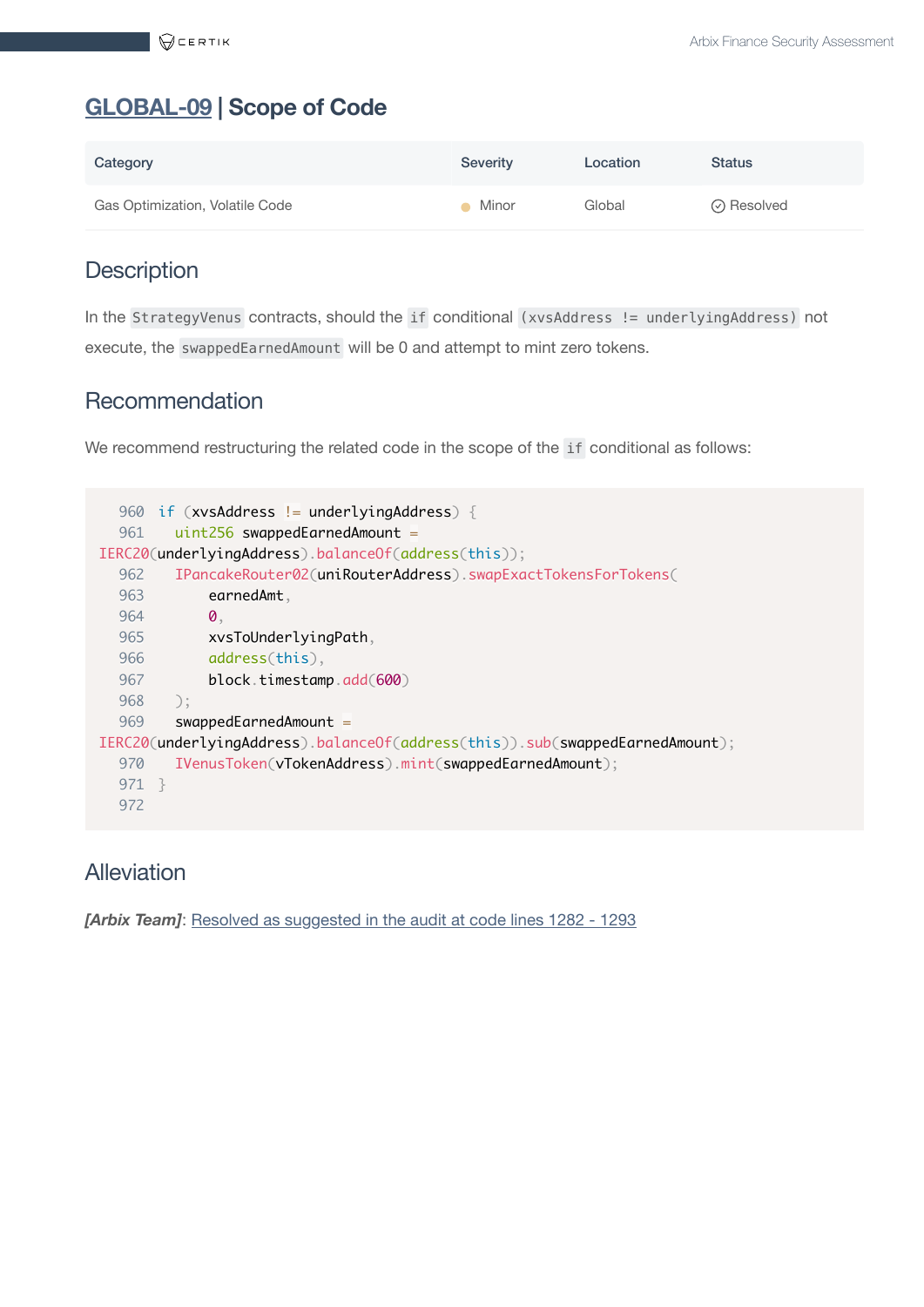## <span id="page-19-0"></span>**[GLOBAL-10](https://acc.audit.certikpowered.info/project/c0f8fd80-36d5-11ec-bcb7-47bee4d9a036/report?fid=1636560530270) | Missing Zero Address Validation**

| Category             | <b>Severity</b> | Location | <b>Status</b>    |
|----------------------|-----------------|----------|------------------|
| <b>Volatile Code</b> | Minor           | Global   | $\odot$ Resolved |

#### **Description**

In the StrategyVenus contracts, the function setGov() lacks a check on address(0) potentially locking out access to the associated privileged functions, including setGov() . This would drastically affect the operability of the contract.

#### Recommendation

Check that the address is not zero by adding following checks.

```
function setGov(address _qovAddress) public {
    require(msg.sender == govAddress, "Not authorised"); require(_govAddress != address(0));
    govAddress = _govAddress;
}
```
#### Alleviation

**[Arbix Team]:** Resolved [as suggested](https://github.com/victor-arbix/arbix-vault/tree/4631ce34ead650222c2e7048369da45a161f75c0/contracts) in the audit at the code line 1343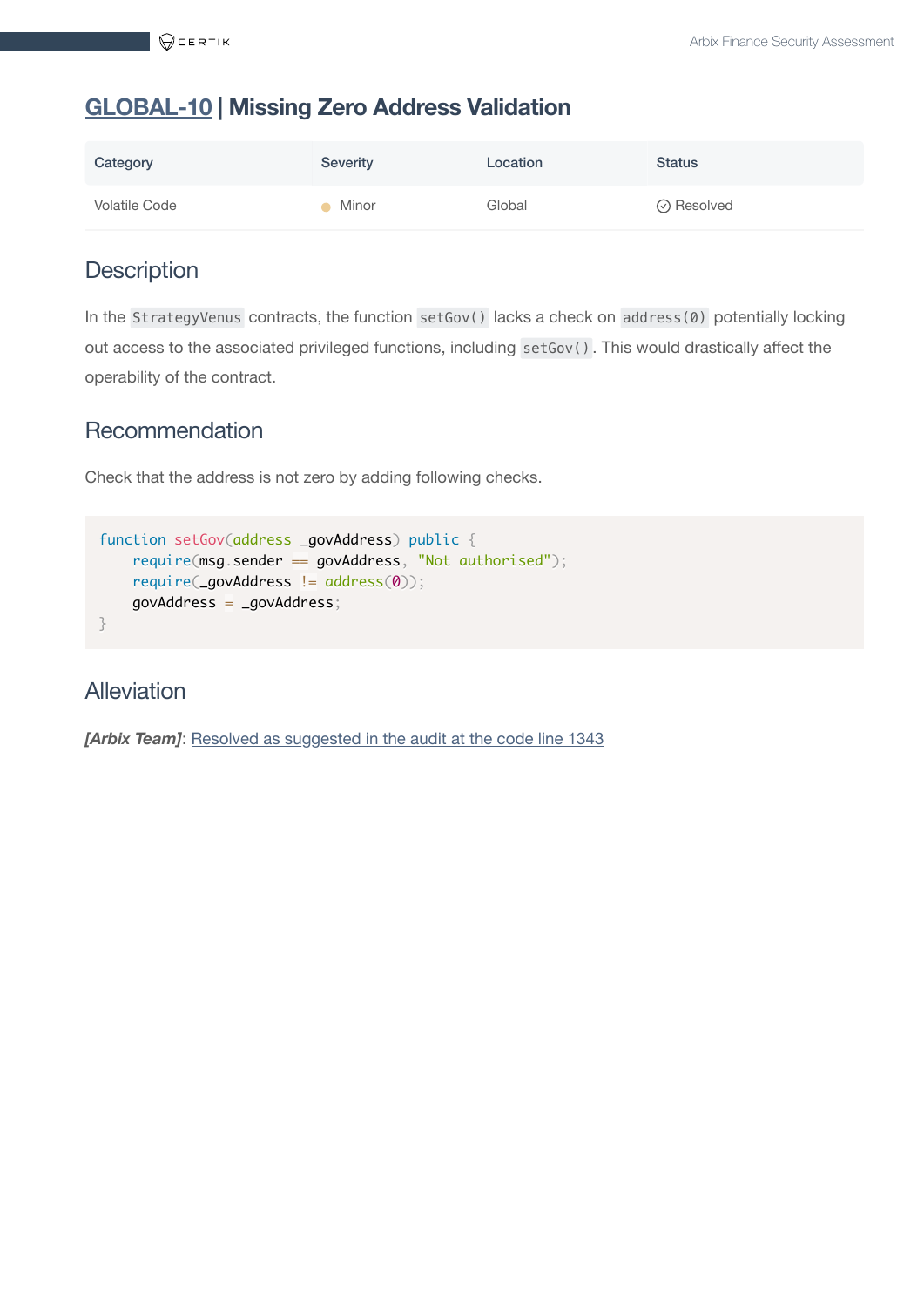## <span id="page-20-0"></span>**[GLOBAL-11](https://acc.audit.certikpowered.info/project/c0f8fd80-36d5-11ec-bcb7-47bee4d9a036/report?fid=1636560871717) | BNB Locked In Contract**

| Category                    | <b>Severity</b> | Location | <b>Status</b>      |
|-----------------------------|-----------------|----------|--------------------|
| Logical Issue, Control Flow | Minor           | Global   | $\oslash$ Resolved |

## **Description**

The StrategyVenus and StrategyVenusToken contracts include recieve() and fallback() functions that capture BNB, however there is no way to withdraw BNB sent to the contract

#### Alleviation

*[Arbix Team]*: Resolved [as suggested](https://github.com/victor-arbix/arbix-vault/tree/4631ce34ead650222c2e7048369da45a161f75c0/contracts) in the audit at code lines 1364 - 1369 and 1569 - 1574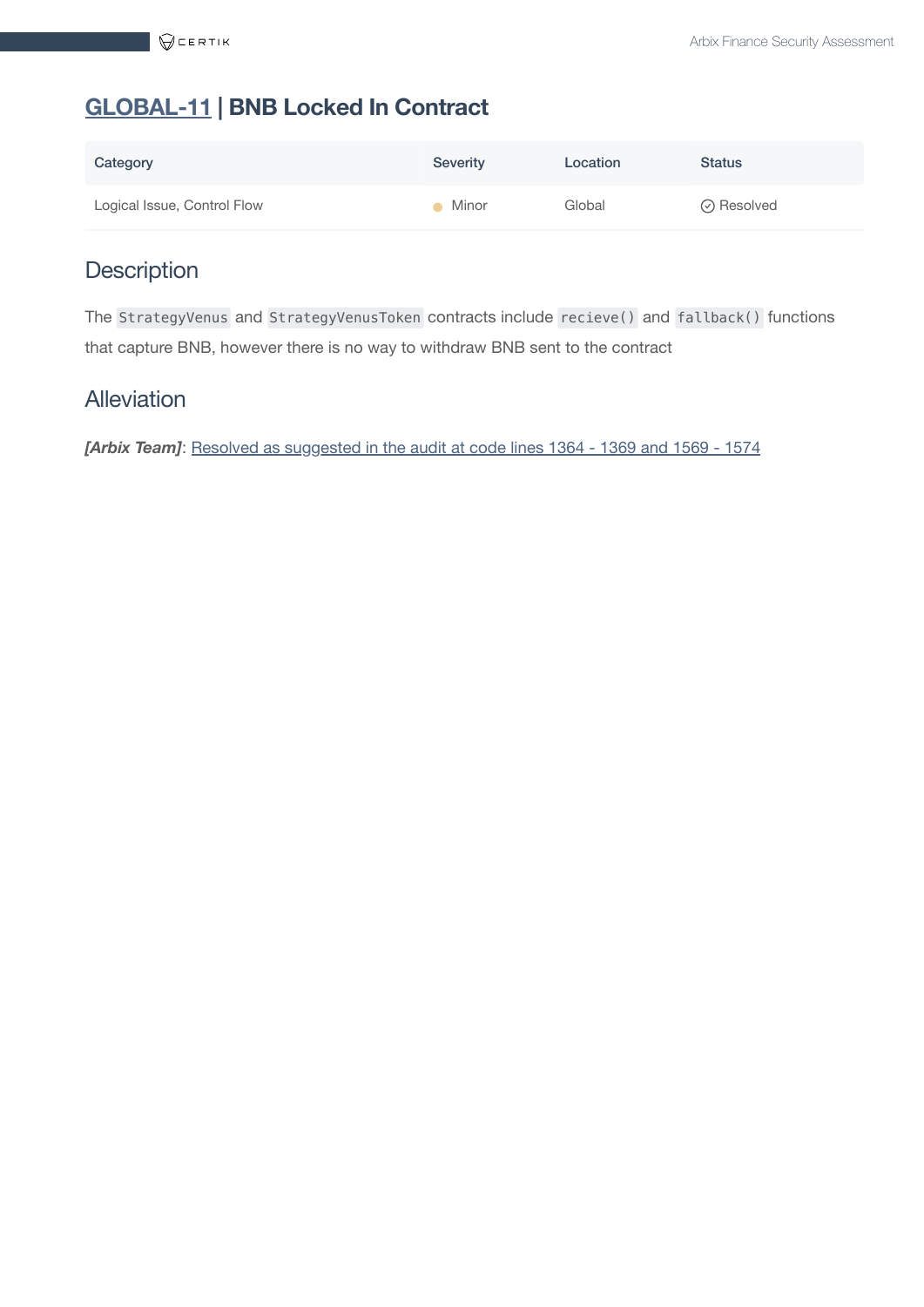## <span id="page-21-0"></span>**[GLOBAL-12](https://acc.audit.certikpowered.info/project/c0f8fd80-36d5-11ec-bcb7-47bee4d9a036/report?fid=1636558865664) | Missing Emit Events**

| Category            | <b>Severity</b> | Location | <b>Status</b>      |
|---------------------|-----------------|----------|--------------------|
| <b>Coding Style</b> | Informational   | Global   | $\oslash$ Resolved |

## **Description**

In the StrategyVenus contracts, the function that affects the status of sensitive variables should be able to emit events as notifications.

- earn() updates lastEarnBlock
- setGov() updates govAddress
- setPancakeRouterV2() updates uniRouterAddress

In the StrategyVenusToken contracts, the function that affects the status of sensitive variables should be able to emit events as notifications.

- setGov() updates govAddress
- \_setNewStrategy() updates strategy

#### Recommendation

Consider adding events for sensitive actions, and emit them in the function.

#### Alleviation

**[Arbix Team]:**Resolved [as suggested](https://github.com/victor-arbix/arbix-vault/tree/4631ce34ead650222c2e7048369da45a161f75c0/contracts) in the audit at code lines 1297, 1344, 1377, and 1440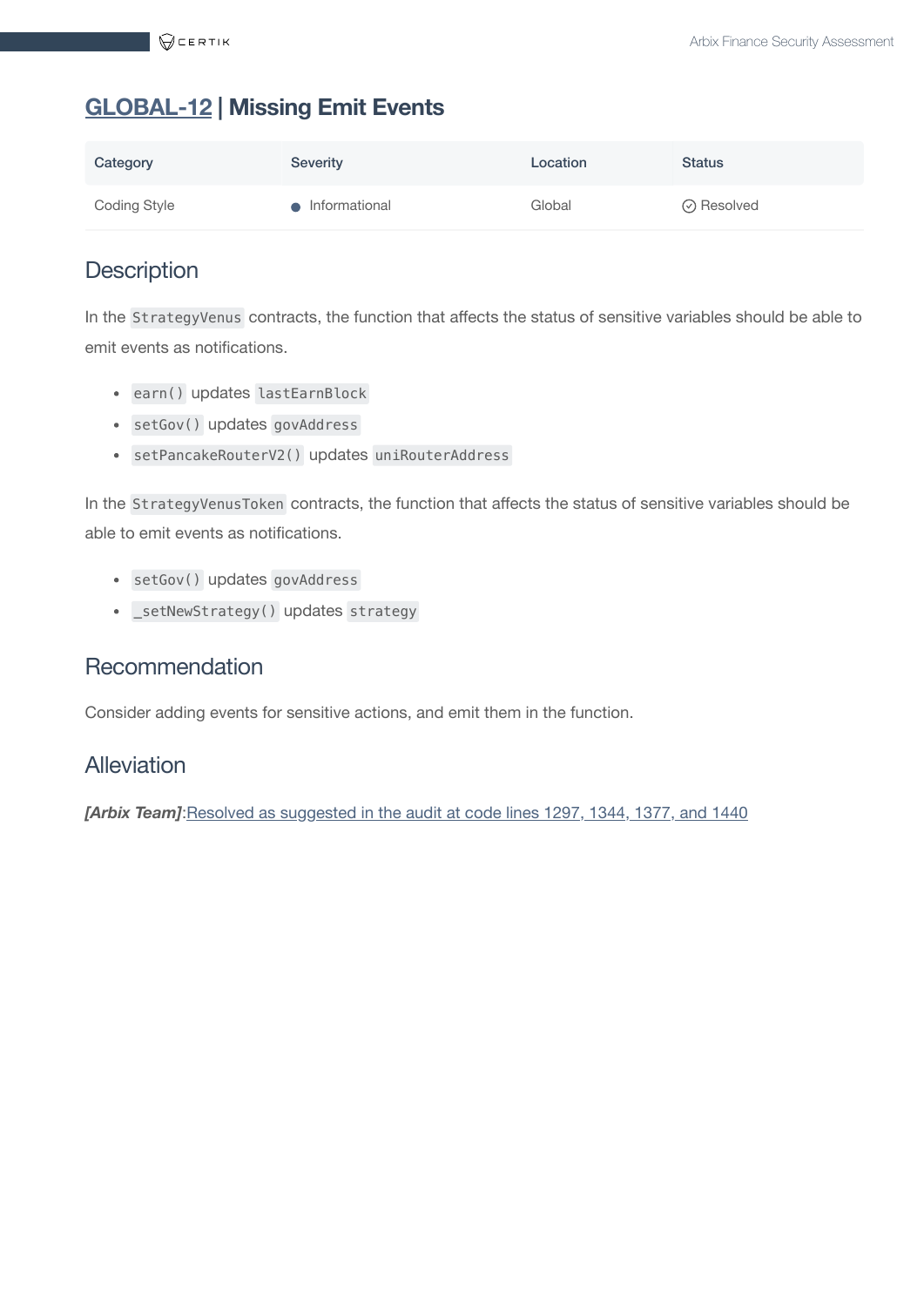# <span id="page-22-0"></span>**Appendix**

### **Finding Categories**

#### Centralization / Privilege

Centralization / Privilege findings refer to either feature logic or implementation of components that act against the nature of decentralization, such as explicit ownership or specialized access roles in combination with a mechanism to relocate funds.

## Gas Optimization

Gas Optimization findings do not affect the functionality of the code but generate different, more optimal EVM opcodes resulting in a reduction on the total gas cost of a transaction.

#### Logical Issue

Logical Issue findings detail a fault in the logic of the linked code, such as an incorrect notion on how block.timestamp works.

#### Control Flow

Control Flow findings concern the access control imposed on functions, such as owner-only functions being invoke-able by anyone under certain circumstances.

#### Volatile Code

Volatile Code findings refer to segments of code that behave unexpectedly on certain edge cases that may result in a vulnerability.

#### Coding Style

Coding Style findings usually do not affect the generated byte-code but rather comment on how to make the codebase more legible and, as a result, easily maintainable.

#### **Checksum Calculation Method**

The "Checksum" field in the "Audit Scope" section is calculated as the SHA-256 (Secure Hash Algorithm 2 with digest size of 256 bits) digest of the content of each file hosted in the listed source repository under the specified commit.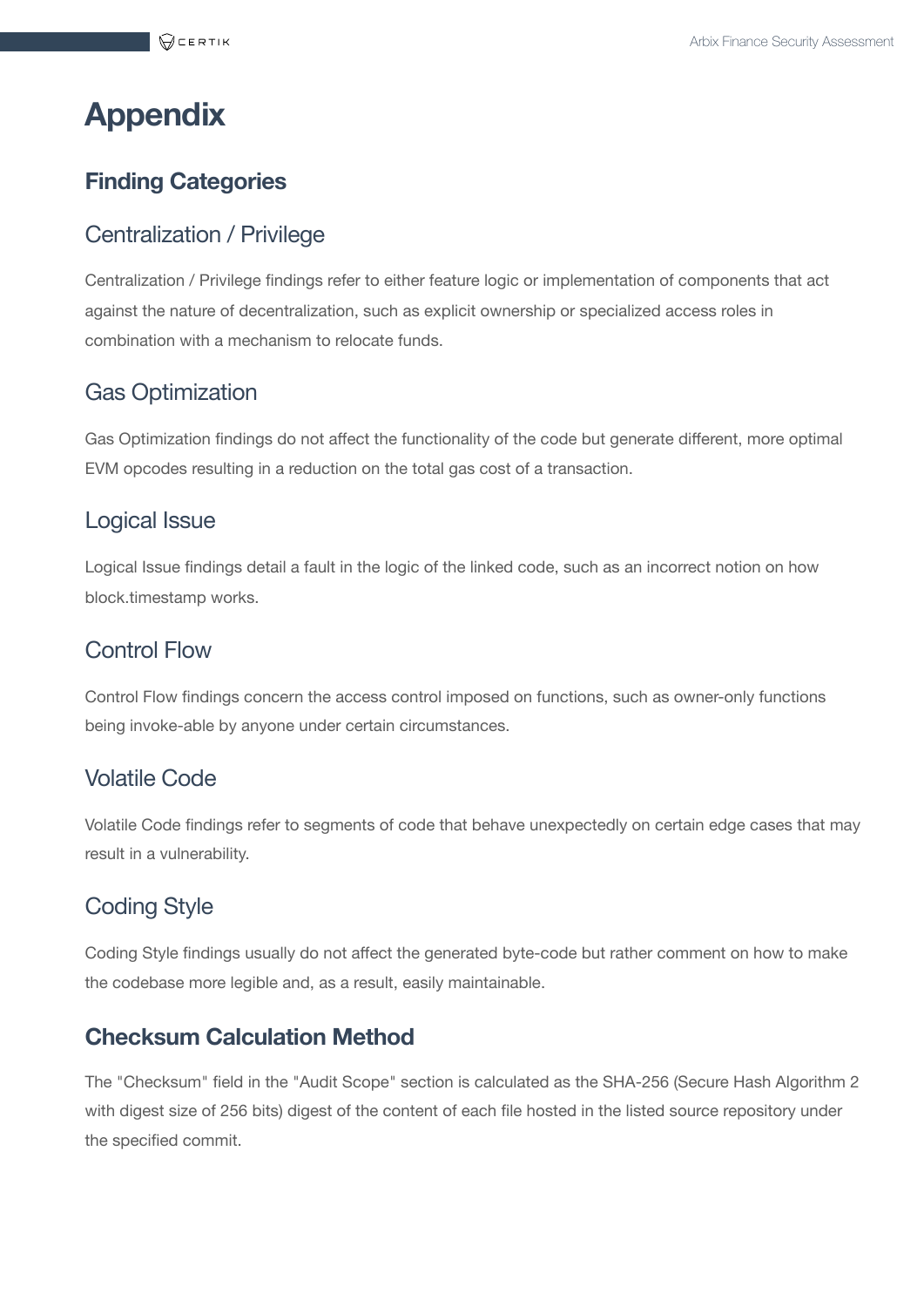The result is hexadecimal encoded and is the same as the output of the Linux "sha256sum" command against the target file.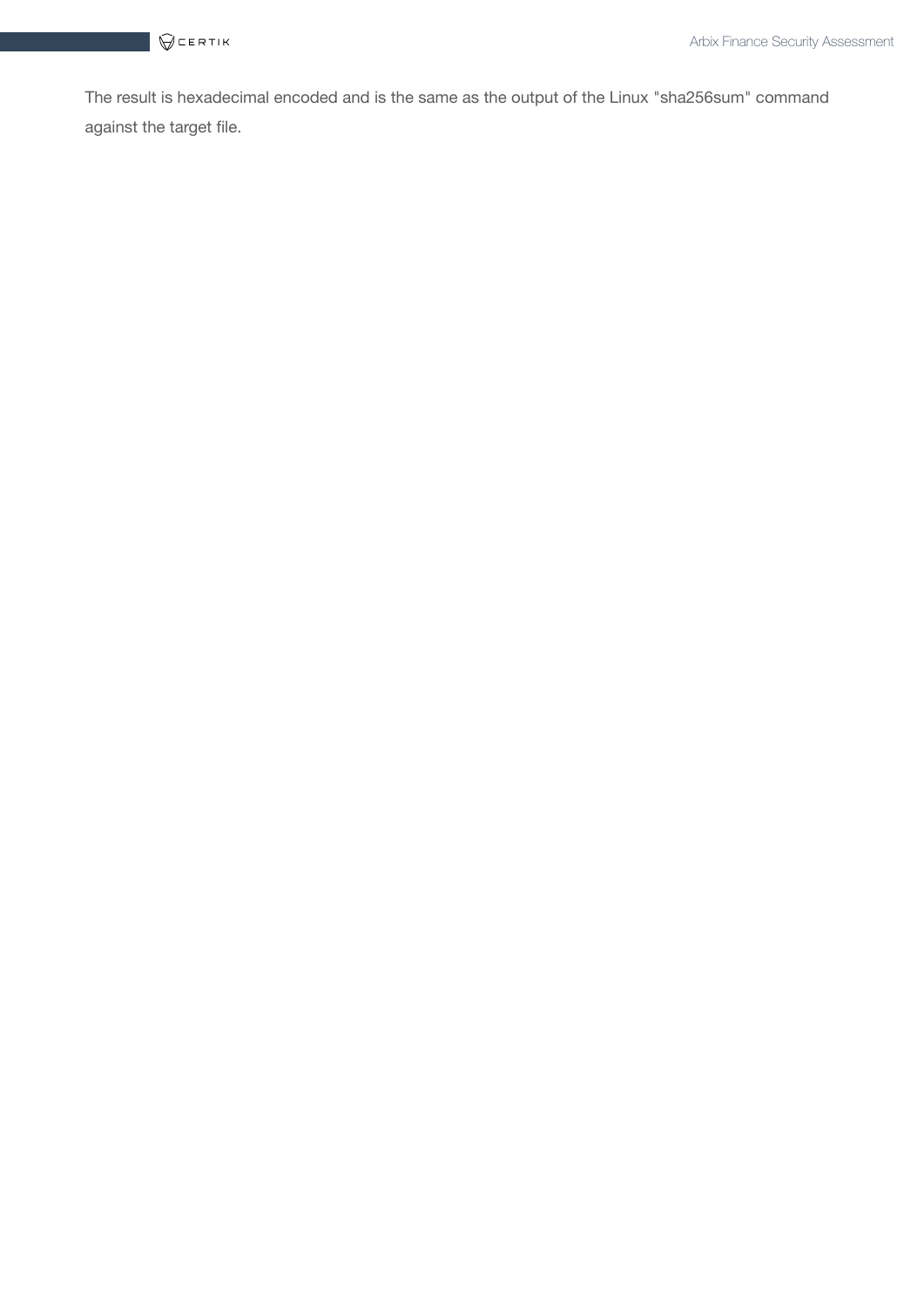## <span id="page-24-0"></span>**Disclaimer**

This report is subject to the terms and conditions (including without limitation, description of services, confidentiality, disclaimer and limitation of liability) set forth in the Services Agreement, or the scope of services, and terms and conditions provided to you ("Customer" or the "Company") in connection with the Agreement. This report provided in connection with the Services set forth in the Agreement shall be used by the Company only to the extent permitted under the terms and conditions set forth in the Agreement. This report may not be transmitted, disclosed, referred to or relied upon by any person for any purposes, nor may copies be delivered to any other person other than the Company, without CertiK's prior written consent in each instance.

This report is not, nor should be considered, an "endorsement" or "disapproval" of any particular project or team. This report is not, nor should be considered, an indication of the economics or value of any "product" or "asset" created by any team or project that contracts CertiK to perform a security assessment. This report does not provide any warranty or guarantee regarding the absolute bug-free nature of the technology analyzed, nor do they provide any indication of the technologies proprietors, business, business model or legal compliance.

This report should not be used in any way to make decisions around investment or involvement with any particular project. This report in no way provides investment advice, nor should be leveraged as investment advice of any sort. This report represents an extensive assessing process intending to help our customers increase the quality of their code while reducing the high level of risk presented by cryptographic tokens and blockchain technology.

Blockchain technology and cryptographic assets present a high level of ongoing risk. CertiK's position is that each company and individual are responsible for their own due diligence and continuous security. CertiK's goal is to help reduce the attack vectors and the high level of variance associated with utilizing new and consistently changing technologies, and in no way claims any guarantee of security or functionality of the technology we agree to analyze.

The assessment services provided by CertiK is subject to dependencies and under continuing development. You agree that your access and/or use, including but not limited to any services, reports, and materials, will be at your sole risk on an as-is, where-is, and as-available basis. Cryptographic tokens are emergent technologies and carry with them high levels of technical risk and uncertainty. The assessment reports could include false positives, false negatives, and other unpredictable results. The services may access, and depend upon, multiple layers of third-parties.

ALL SERVICES, THE LABELS, THE ASSESSMENT REPORT, WORK PRODUCT, OR OTHER MATERIALS, OR ANY PRODUCTS OR RESULTS OF THE USE THEREOF ARE PROVIDED "AS IS" AND "AS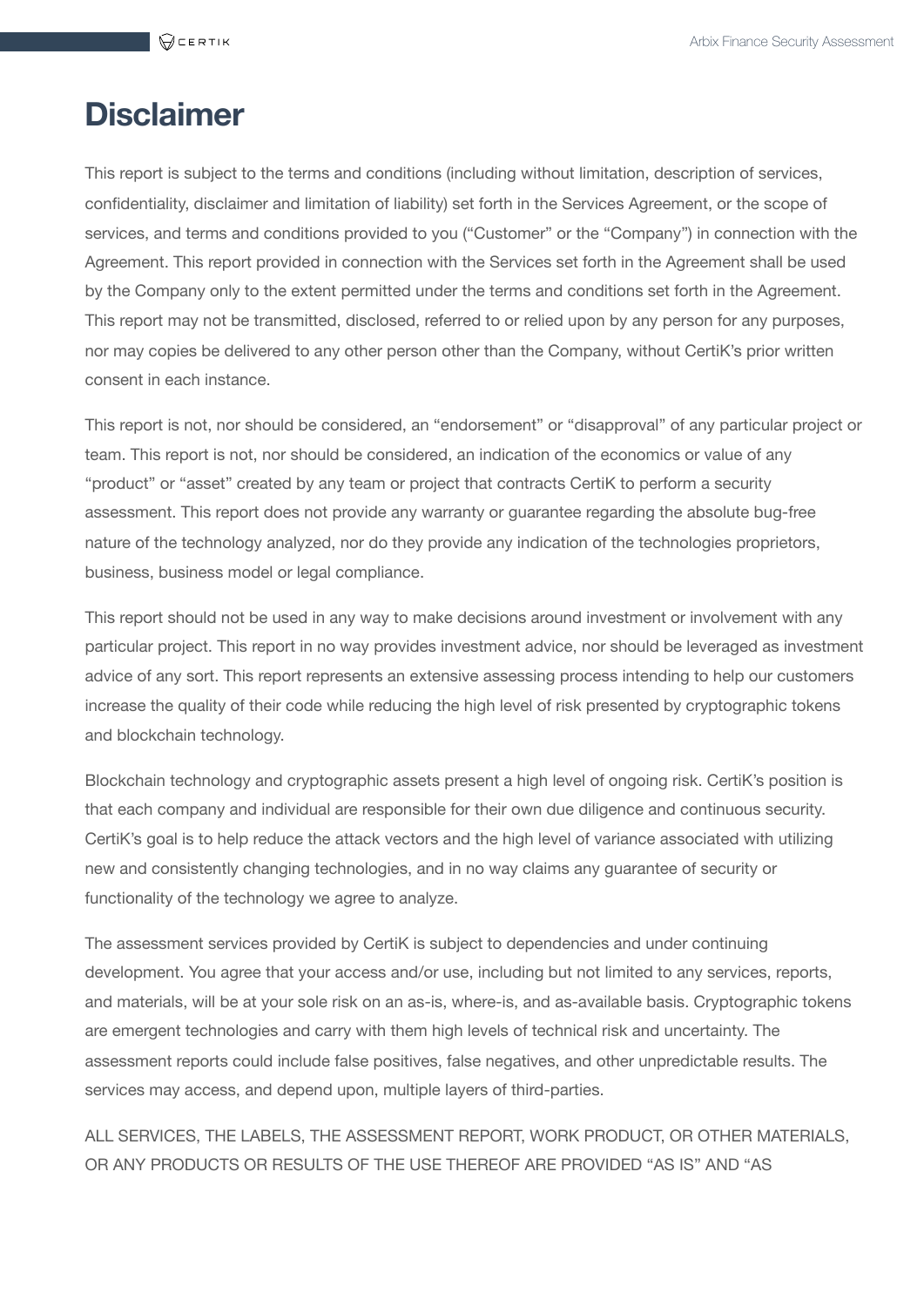AVAILABLE" AND WITH ALL FAULTS AND DEFECTS WITHOUT WARRANTY OF ANY KIND. TO THE MAXIMUM EXTENT PERMITTED UNDER APPLICABLE LAW, CERTIK HEREBY DISCLAIMS ALL WARRANTIES, WHETHER EXPRESS, IMPLIED, STATUTORY, OR OTHERWISE WITH RESPECT TO THE SERVICES, ASSESSMENT REPORT, OR OTHER MATERIALS. WITHOUT LIMITING THE FOREGOING, CERTIK SPECIFICALLY DISCLAIMS ALL IMPLIED WARRANTIES OF MERCHANTABILITY, FITNESS FOR A PARTICULAR PURPOSE, TITLE AND NON-INFRINGEMENT, AND ALL WARRANTIES ARISING FROM COURSE OF DEALING, USAGE, OR TRADE PRACTICE. WITHOUT LIMITING THE FOREGOING, CERTIK MAKES NO WARRANTY OF ANY KIND THAT THE SERVICES, THE LABELS, THE ASSESSMENT REPORT, WORK PRODUCT, OR OTHER MATERIALS, OR ANY PRODUCTS OR RESULTS OF THE USE THEREOF, WILL MEET CUSTOMER'S OR ANY OTHER PERSON'S REQUIREMENTS, ACHIEVE ANY INTENDED RESULT, BE COMPATIBLE OR WORK WITH ANY SOFTWARE, SYSTEM, OR OTHER SERVICES, OR BE SECURE, ACCURATE, COMPLETE, FREE OF HARMFUL CODE, OR ERROR-FREE. WITHOUT LIMITATION TO THE FOREGOING, CERTIK PROVIDES NO WARRANTY OR UNDERTAKING, AND MAKES NO REPRESENTATION OF ANY KIND THAT THE SERVICE WILL MEET CUSTOMER'S REQUIREMENTS, ACHIEVE ANY INTENDED RESULTS, BE COMPATIBLE OR WORK WITH ANY OTHER SOFTWARE, APPLICATIONS, SYSTEMS OR SERVICES, OPERATE WITHOUT INTERRUPTION, MEET ANY PERFORMANCE OR RELIABILITY STANDARDS OR BE ERROR FREE OR THAT ANY ERRORS OR DEFECTS CAN OR WILL BE CORRECTED.

WITHOUT LIMITING THE FOREGOING, NEITHER CERTIK NOR ANY OF CERTIK'S AGENTS MAKES ANY REPRESENTATION OR WARRANTY OF ANY KIND, EXPRESS OR IMPLIED AS TO THE ACCURACY, RELIABILITY, OR CURRENCY OF ANY INFORMATION OR CONTENT PROVIDED THROUGH THE SERVICE. CERTIK WILL ASSUME NO LIABILITY OR RESPONSIBILITY FOR (I) ANY ERRORS, MISTAKES, OR INACCURACIES OF CONTENT AND MATERIALS OR FOR ANY LOSS OR DAMAGE OF ANY KIND INCURRED AS A RESULT OF THE USE OF ANY CONTENT, OR (II) ANY PERSONAL INJURY OR PROPERTY DAMAGE, OF ANY NATURE WHATSOEVER, RESULTING FROM CUSTOMER'S ACCESS TO OR USE OF THE SERVICES, ASSESSMENT REPORT, OR OTHER MATERIALS.

ALL THIRD-PARTY MATERIALS ARE PROVIDED "AS IS" AND ANY REPRESENTATION OR WARRANTY OF OR CONCERNING ANY THIRD-PARTY MATERIALS IS STRICTLY BETWEEN CUSTOMER AND THE THIRD-PARTY OWNER OR DISTRIBUTOR OF THE THIRD-PARTY MATERIALS.

THE SERVICES, ASSESSMENT REPORT, AND ANY OTHER MATERIALS HEREUNDER ARE SOLELY PROVIDED TO CUSTOMER AND MAY NOT BE RELIED ON BY ANY OTHER PERSON OR FOR ANY PURPOSE NOT SPECIFICALLY IDENTIFIED IN THIS AGREEMENT, NOR MAY COPIES BE DELIVERED TO, ANY OTHER PERSON WITHOUT CERTIK'S PRIOR WRITTEN CONSENT IN EACH INSTANCE.

NO THIRD PARTY OR ANYONE ACTING ON BEHALF OF ANY THEREOF, SHALL BE A THIRD PARTY OR OTHER BENEFICIARY OF SUCH SERVICES, ASSESSMENT REPORT, AND ANY ACCOMPANYING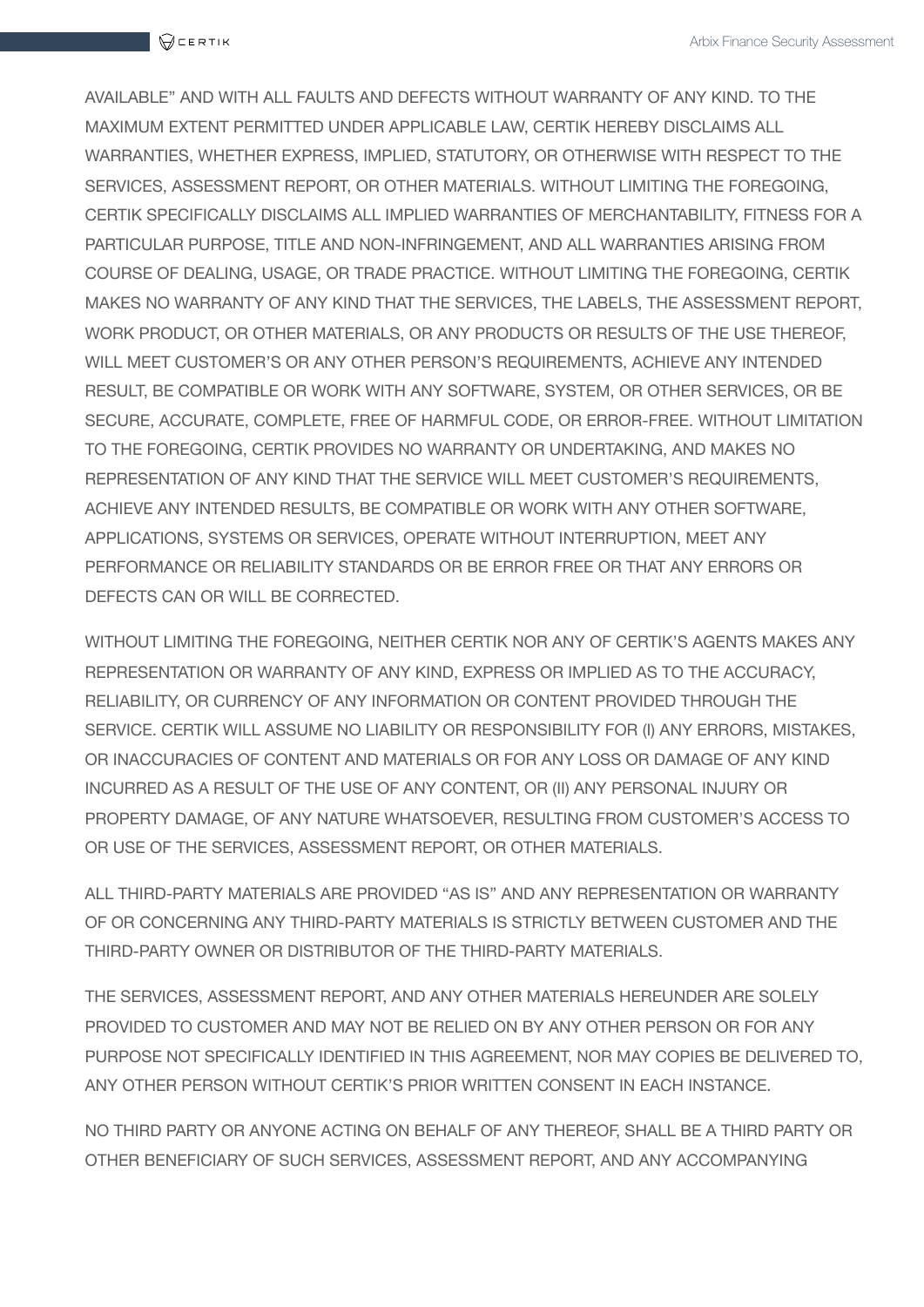MATERIALS AND NO SUCH THIRD PARTY SHALL HAVE ANY RIGHTS OF CONTRIBUTION AGAINST CERTIK WITH RESPECT TO SUCH SERVICES, ASSESSMENT REPORT, AND ANY ACCOMPANYING MATERIALS.

THE REPRESENTATIONS AND WARRANTIES OF CERTIK CONTAINED IN THIS AGREEMENT ARE SOLELY FOR THE BENEFIT OF CUSTOMER. ACCORDINGLY, NO THIRD PARTY OR ANYONE ACTING ON BEHALF OF ANY THEREOF, SHALL BE A THIRD PARTY OR OTHER BENEFICIARY OF SUCH REPRESENTATIONS AND WARRANTIES AND NO SUCH THIRD PARTY SHALL HAVE ANY RIGHTS OF CONTRIBUTION AGAINST CERTIK WITH RESPECT TO SUCH REPRESENTATIONS OR WARRANTIES OR ANY MATTER SUBJECT TO OR RESULTING IN INDEMNIFICATION UNDER THIS AGREEMENT OR OTHERWISE.

FOR AVOIDANCE OF DOUBT, THE SERVICES, INCLUDING ANY ASSOCIATED ASSESSMENT REPORTS OR MATERIALS, SHALL NOT BE CONSIDERED OR RELIED UPON AS ANY FORM OF FINANCIAL, TAX, LEGAL, REGULATORY, OR OTHER ADVICE.